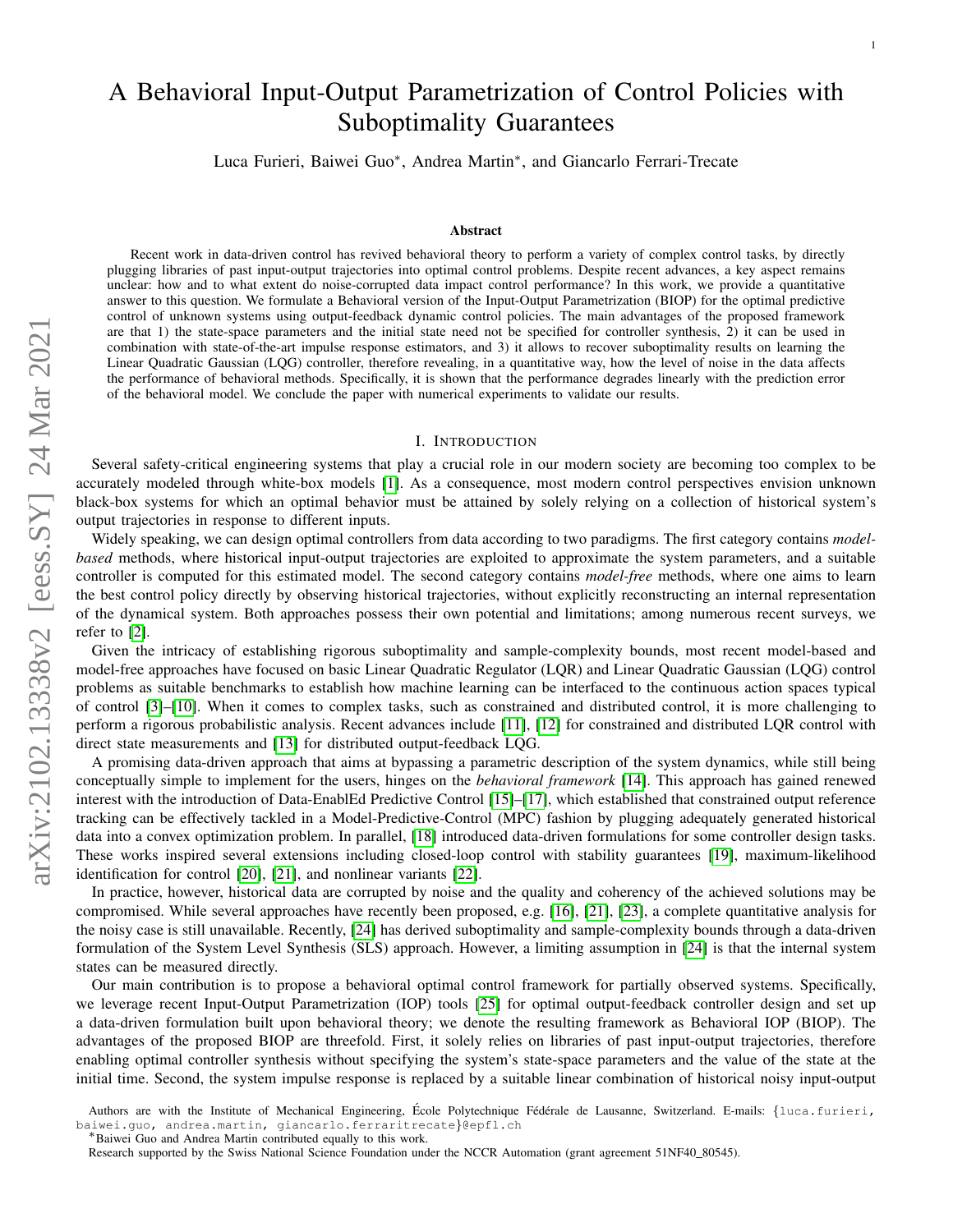trajectories, which may encompass, for instance, standard least-squares solutions [\[26\]](#page-10-19), data-enabled Kalman filtering [\[23\]](#page-10-16), and the recently proposed signal matrix models (SMM) [\[20\]](#page-10-12), [\[21\]](#page-10-13). Third, our framework allows one to quantify the incurred suboptimality as a function of the level of the noise corrupting the available data; this is achieved by first establishing a tractable method to synthesize robust BIOP controllers and then adapting recent results from [\[6\]](#page-10-20). As a further contribution, we include the effect of a non-zero noisy initial condition in the analysis. To the best of our knowledge, noise-dependent suboptimality guarantees on using behavioral theory for output-feedback control have not been established before.

We formulate the control problem in Section [II.](#page-1-0) Section [III](#page-4-0) derives the BIOP, a data-driven version of the IOP valid when the data are noiseless. Section [IV](#page-5-0) establishes a tractable robust version of the BIOP which can be used when the data are noisy. Section [V](#page-7-0) formally quantifies the suboptimality incurred by the solution of the robust BIOP. We present numerical experiments in Section [VI](#page-8-0) for validating our results and we conclude the paper in Section [VII.](#page-9-0)

## *A. Notation*

We use  $\mathbb R$  and  $\mathbb N$  to denote real numbers and non-negative integers, respectively. We use  $I_n$  to denote the identity matrix of size  $n \times n$  and  $0_{m \times n}$  to denote the zero matrix of size  $m \times n$ . We write  $M = \text{blkdg}(M_1, \ldots, M_N)$  to denote a block-diagonal matrix with  $M_1, \ldots, M_N \in \mathbb{R}^{m \times n}$  on its diagonal block entries, and for  $\mathbf{M} = \begin{bmatrix} M_1^{\mathsf{T}} & \cdots & M_N^{\mathsf{T}} \end{bmatrix}^{\mathsf{T}}$  we define the block-Toeplitz matrix

$$
\text{Toep}_{m \times n}(\mathbf{M}) = \begin{bmatrix} M_1 & 0_{m \times n} & \cdots & 0_{m \times n} \\ M_2 & M_1 & \cdots & 0_{m \times n} \\ \vdots & \vdots & \ddots & \vdots \\ M_N & M_{N-1} & \cdots & M_1 \end{bmatrix}.
$$

More concisely, we will write Toep(·) when the dimensions of the blocks are clear from the context. The Kronecker product between  $M \in \mathbb{R}^{m \times n}$  and  $P \in \mathbb{R}^{p \times q}$  is denoted as  $M \otimes P \in \mathbb{R}^{mp \times n}$ . Given  $K \in \mathbb{R}^{m \times n}$ ,  $\text{vec}(K) \in \mathbb{R}^{mn}$  is a column vector that stacks the columns of K. The Euclidean norm of a vector  $v \in \mathbb{R}^n$  is denoted by  $||v||_2^2 = v^{\mathsf{T}}v$  and the induced two-norm of a matrix  $M \in \mathbb{R}^{m \times n}$  is defined as  $\sup_{\|x\|_2=1} \|Mx\|_2$ . The Frobenius norm of a matrix  $M \in \mathbb{R}^{m \times n}$  is denoted by  $||M||_F = \sqrt{\text{Trace}(M^{\text{T}}M)}$ . For a symmetric matrix M, we write  $M \succ 0$  (resp.  $M \succeq 0$ ) if and only if it is positive definite (resp. positive semidefinite). We say that  $x \sim \mathcal{N}(\mu, \Sigma)$  if the random variable  $x \in \mathbb{R}^n$  is distributed according to a normal distribution with mean  $\mu \in \mathbb{R}^n$  and covariance matrix  $\Sigma \succeq 0$  with  $\Sigma \in \mathbb{R}^{n \times n}$ .

A *finite-horizon* trajectory of length T is a sequence  $\omega(0), \omega(1), \cdots, \omega(T-1)$  with  $\omega(t) \in \mathbb{R}^n$  for every  $t = 0, 1, \ldots, T-1$ , which can be compactly written as

$$
\boldsymbol{\omega}_{[0,T-1]} = \begin{bmatrix} \omega^{\mathsf{T}}(0) & \omega^{\mathsf{T}}(1) & \dots & \omega^{\mathsf{T}}(T-1) \end{bmatrix}^{\mathsf{T}} \in \mathbb{R}^{nT}.
$$

When the value of T is clear from the context, we will omit the subscript  $[0, T - 1]$ . For a finite-horizon trajectory  $\omega_{[0, T-1]}$ we also define the Hankel matrix of depth L as

$$
\mathcal{H}_L(\omega_{[0,T-1]}) = \begin{bmatrix} \omega(0) & \omega(1) & \cdots & \omega(T-L) \\ \omega(1) & \omega(2) & \cdots & \omega(T-L+1) \\ \vdots & \vdots & \ddots & \vdots \\ \omega(L-1) & \omega(L) & \cdots & \omega(T-1) \end{bmatrix}
$$

#### II. PROBLEM STATEMENT

<span id="page-1-0"></span>We consider a linear system with output observations, whose state-space representation is given by

<span id="page-1-2"></span>
$$
x(t+1) = Ax(t) + Bu(t), \quad y(t) = Cx(t) + v(t), \tag{1}
$$

where  $x(t) \in \mathbb{R}^n$  is the state of the system and  $x(0) = x_0$  for a predefined  $x_0 \in \mathbb{R}^n$ ,  $u(t) \in \mathbb{R}^m$  is the control input,  $y(t) \in \mathbb{R}^p$ is the observed output, and  $v(t) \in \mathbb{R}^p$  denotes Gaussian measurement noise  $v(t) \sim \mathcal{N}(0, \Sigma_v)$ , with  $\Sigma_v \succ 0$ . The system is controlled through a time-varying, dynamic linear control policy of the form

<span id="page-1-3"></span>
$$
u(t) = \sum_{k=0}^{t} K_{t,k} y(k) + w(t),
$$
\n(2)

.

where  $w(t) \in \mathbb{R}^m$  denotes Gaussian noise on the input  $w(t) \sim \mathcal{N}(0, \Sigma_w)$  with  $\Sigma_w \succeq 0$ . Similar to standard LQG, our control goal is to synthesize a feedback control policy that minimizes the expected value with respect to the disturbances of a quadratic objective defined over future input-output trajectories for a horizon  $N \in \mathbb{N}$ :

<span id="page-1-1"></span>
$$
J^{2} := \mathbb{E}_{w,v} \left[ \sum_{t=0}^{N-1} \left( y(t)^{\mathsf{T}} L_{t} y(t) + u(t)^{\mathsf{T}} R_{t} u(t) \right) \right],
$$
\n(3)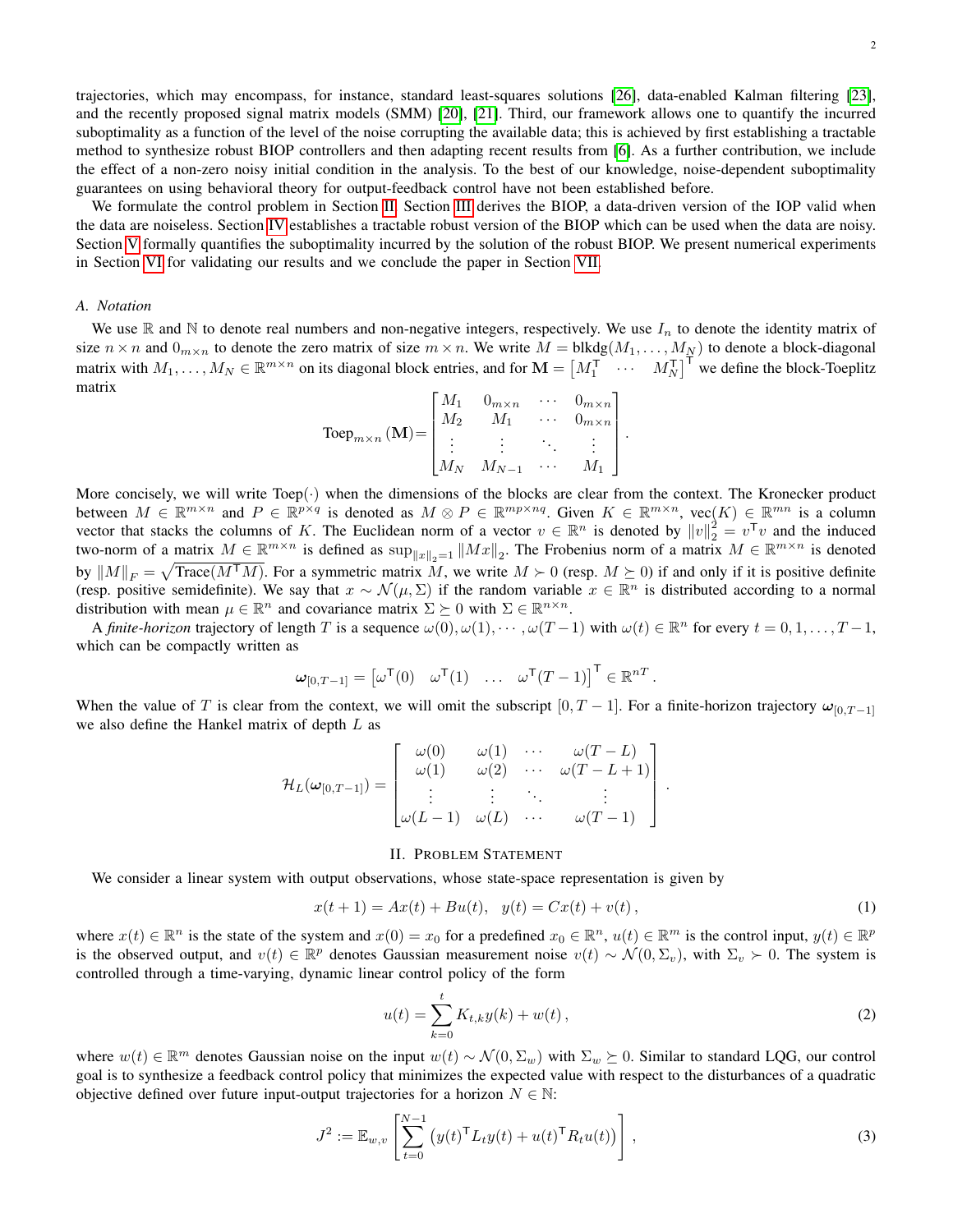

<span id="page-2-0"></span>Fig. 1: Interconnection of the plant G and the controller K, where  $z^{-1}$  denotes the standard time-shift operator.

where  $L_t \succeq 0$ ,  $R_t \succ 0$  for every  $t = 0, \dots, N - 1$ . We note that, with Gaussian noise, dynamic linear policies are optimal for the cost defined in [\(3\)](#page-1-1).

Remark 1. *The reader might have noticed that the problem of minimizing* [\(3\)](#page-1-1) *for a system in the form* [\(1\)](#page-1-2)*-*[\(2\)](#page-1-3) *is slightly different from some of the classical LQG formulations, see for instance [\[27\]](#page-10-21). Specifically, in* [\(3\)](#page-1-1) *we penalize the* outputs *instead of the states, and the input noise* w(t) *enters the state equation indirectly through the matrix* B*. This choice is motivated as follows:*

- 1) *For all practical purposes, the cost function must be defined by the user. In a data-driven setup where only input-output samples can be measured, the user has to evaluate the cost solely relying on input-output trajectories. Furthermore, to define the cost, it is natural to specify the variance of the noise affecting inputs and outputs; instead it would be less meaningful to specify the statistics of the noise entering the states, as these would be representation dependent (i.e. only* specified up to a change of variables  $z(t) = Sx(t)$ , where S is unknown because we do not have access to  $x(t)$  by *assumption).*
- 2) *For zero initial state, the system* [\(1\)](#page-1-2) *is equivalent to a classical transfer function representation as per Figure [1.](#page-2-0) The considered noise model is indeed the standard choice in closed-loop plant*  $H_2$  *norm minimization, see for instance* [\[28\]](#page-10-22)*.*

Remark 2. *In this work, we focus on solving and analyzing a finite-horizon control problem, which represents one iteration of a receding-horizon Model Predictive Control (MPC) implementation scheme. It is therefore appropriate to compare the proposed approach with a* single *iteration of the DeePC setup in [\[15\]](#page-10-8), [\[19\]](#page-10-11). The main difference is that we perform* closedloop predictions, *i.e., we optimize over feedback policies*  $\pi(\cdot)$  *such that*  $u(t) = \pi(y(t), \ldots, y(0))$ *, while the DeePC* [\[15\]](#page-10-8), [\[19\]](#page-10-11) *performs* open-loop predictions, *i.e., it directly optimizes over input sequences*  $u(0), u(1), u(N−1)$ *. For linear systems subject to polytopic safety constraints, it is well-known that closed-loop predictions are less conservative than open-loop ones and* allow for longer prediction horizons without incurring in infeasibility [\[29\]](#page-10-23). The price to pay for such performance improvement *is an increased computational burden due to the larger dimensionality of the problem.*

#### *A. Strongly convex design through the IOP*

By leveraging tools offered by the framework of the IOP [\[25\]](#page-10-18), we formulate a strongly convex program that computes the optimal feedback control policy by finding the optimal input-output closed-loop responses. The state-space equations [\(1\)](#page-1-2) provide the following relations between trajectories

<span id="page-2-3"></span><span id="page-2-2"></span>
$$
\mathbf{x}_{[0,N-1]} = \mathbf{P}_A(:,0)x(0) + \mathbf{P}_B \mathbf{u}_{[0,N-1]},
$$
\n(4)

$$
\mathbf{y}_{[0,N-1]} = \mathbf{C} \mathbf{x}_{[0,N-1]} + \mathbf{v}_{[0,N-1]},
$$
\n(5)

where  $P_A(:, 0)$  denotes the first block-column of  $P_A$  and

$$
\mathbf{P}_A = (I - \mathbf{Z}\mathbf{A})^{-1}, \quad \mathbf{P}_B = (I - \mathbf{Z}\mathbf{A})^{-1}\mathbf{Z}\mathbf{B},
$$

$$
\mathbf{A} = I_N \otimes A, \qquad \qquad \mathbf{B} = I_N \otimes B,
$$

$$
\mathbf{C} = I_N \otimes C, \qquad \qquad \mathbf{Z} = \begin{bmatrix} 0_{n \times n(N-1)} & 0_{n \times n} \\ I_{n(N-1)} & 0_{n(N-1) \times n} \end{bmatrix}.
$$

We note that  $\mathbf{CP}_B$  is a Toeplitz matrix with blocks in the form  $CA^iB$ . From now on, we equivalently denote  $\mathbf{G} = \mathbf{CP}_B$  to highlight that G is a block-Toeplitz matrix containing the first N components of the impulse response of the plant  $G(z)$  =  $C(zI - A)^{-1}B$  reported in Figure [1.](#page-2-0) Second, with similar reasoning, the matrix  $\mathbf{CP}_A(:,0)$  contains the observability terms  $CA<sup>i</sup>$  for  $i = 0, ..., N - 1$ . The control policy can be rewritten as:

<span id="page-2-1"></span>
$$
\mathbf{u}_{[0,N-1]} = \mathbf{K} \mathbf{y}_{[0,N-1]} + \mathbf{w}_{[0,N-1]},
$$
\n(6)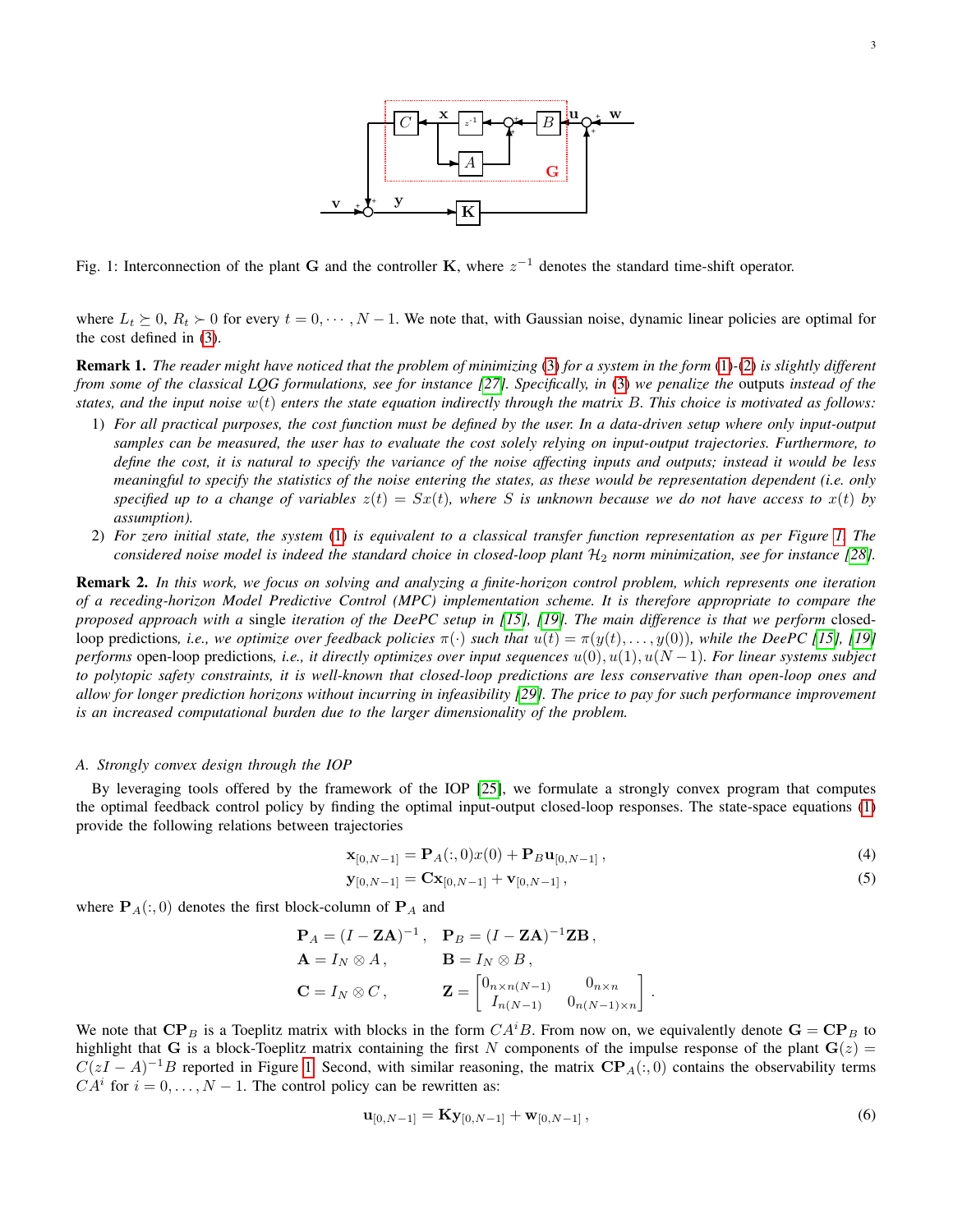where  $K$  has a causal sparsity pattern:

<span id="page-3-3"></span>
$$
\mathbf{K} = \begin{bmatrix} K_{0,0} & 0_{m \times p} & \cdots & 0_{m \times p} \\ K_{1,0} & K_{1,1} & \ddots & 0_{m \times p} \\ \vdots & \vdots & \ddots & \vdots \\ K_{N-1,0} & K_{N-1,1} & \cdots & K_{N-1,N-1} \end{bmatrix} .
$$
 (7)

By plugging the controller  $(6)$  into  $(4)-(5)$  $(4)-(5)$  $(4)-(5)$ , it is easy to derive the relationships

$$
\begin{bmatrix} \mathbf{y} \\ \mathbf{u} \end{bmatrix} = \begin{bmatrix} \mathbf{\Phi}_{yy} & \mathbf{\Phi}_{yu} \\ \mathbf{\Phi}_{uy} & \mathbf{\Phi}_{uu} \end{bmatrix} \begin{bmatrix} \mathbf{v} + \mathbf{C} \mathbf{P}_A(:,0) x(0) \\ \mathbf{w} \end{bmatrix},
$$
\n(8)

where

<span id="page-3-5"></span>
$$
\begin{bmatrix} \mathbf{\Phi}_{yy} & \mathbf{\Phi}_{yu} \\ \mathbf{\Phi}_{uy} & \mathbf{\Phi}_{uu} \end{bmatrix} = \begin{bmatrix} (I - \mathbf{G}\mathbf{K})^{-1} & (I - \mathbf{G}\mathbf{K})^{-1}\mathbf{G} \\ \mathbf{K}(I - \mathbf{G}\mathbf{K})^{-1} & (I - \mathbf{K}\mathbf{G})^{-1} \end{bmatrix}.
$$
\n(9)

The parameters ( $\Phi_{yy}, \Phi_{yy}, \Phi_{uy}, \Phi_{uu}$ ) represent the four closed-loop responses defining the relationship between disturbances and input-output signals. The main concept behind the IOP in  $[25]$  is that linear output-feedback control policies  $K$  can be expressed in terms of corresponding closed-loop responses that lie in an affine subspace, hence enabling a convex formulation of the objective  $J(G, K)$  given in [\(3\)](#page-1-1) as a function of the closed-loop responses. The IOP serves well our purposes in a data-driven output-feedback setup, as it offers a controller parametrization that is directly defined through the impulse response parameters G, without requiring a state-space representation. We adapt the following result from [\[25\]](#page-10-18) to the finite horizon case. A proof is reported in the Appendix for completeness.

<span id="page-3-7"></span>**Proposition 1.** Consider the LTI system [\(1\)](#page-1-2) evolving under the control policy [\(6\)](#page-2-1) within a finite horizon of length  $N \in \mathbb{N}$ . *Then:*

1) *For any controller* **K** *there exist four matrices*  $(\Phi_{yy}, \Phi_{yu}, \Phi_{uy}, \Phi_{uu})$  *such that*  $\mathbf{K} = \Phi_{uy} \Phi_{yy}^{-1}$  *and* 

$$
\begin{bmatrix} I & -\mathbf{G} \end{bmatrix} \begin{bmatrix} \mathbf{\Phi}_{yy} & \mathbf{\Phi}_{yu} \\ \mathbf{\Phi}_{uy} & \mathbf{\Phi}_{uu} \end{bmatrix} = \begin{bmatrix} I & 0 \end{bmatrix},\tag{10}
$$

<span id="page-3-6"></span><span id="page-3-4"></span><span id="page-3-2"></span><span id="page-3-1"></span>
$$
\begin{bmatrix} \mathbf{\Phi}_{yy} & \mathbf{\Phi}_{yu} \\ \mathbf{\Phi}_{uy} & \mathbf{\Phi}_{uu} \end{bmatrix} \begin{bmatrix} -\mathbf{G} \\ I \end{bmatrix} = \begin{bmatrix} 0 \\ I \end{bmatrix}, \tag{11}
$$

$$
\Phi_{yy}, \Phi_{uy}, \Phi_{yu}, \Phi_{uu} \text{ have causal sparsities }^1. \tag{12}
$$

2) For any four matrices  $(\Phi_{yy}, \Phi_{yu}, \Phi_{uy}, \Phi_{uu})$  lying in the affine subspace [\(10\)](#page-3-1)-[\(12\)](#page-3-2), the controller  $K = \Phi_{uy}\Phi_{yy}^{-1}$  is *causal as per* [\(7\)](#page-3-3) *and yields the closed-loop responses* ( $\Phi_{yy}, \Phi_{uu}, \Phi_{uu}$ ).

We are now ready to establish a strongly convex formulation of the optimal control problem under study. Please refer to the Appendix for a complete proof.

<span id="page-3-8"></span>Proposition 2. *Consider the LTI system* [\(1\)](#page-1-2)*. The controller in the form* [\(6\)](#page-2-1) *achieving the minimum of the cost functional* [\(3\)](#page-1-1) *is given by*  $K = \Phi_{uy} \Phi_{yy}^{-1}$ , where  $\Phi_{uy}$ ,  $\Phi_{yy}$  are optimal solutions to the following strongly convex program:

$$
\min_{\mathbf{\Phi}} \left\| \begin{bmatrix} \mathbf{L}^{\frac{1}{2}} & 0 \\ 0 & \mathbf{R}^{\frac{1}{2}} \end{bmatrix} \begin{bmatrix} \mathbf{\Phi}_{yy} & \mathbf{\Phi}_{yu} \\ \mathbf{\Phi}_{uy} & \mathbf{\Phi}_{uu} \end{bmatrix} \begin{bmatrix} \Sigma_v^{\frac{1}{2}} & 0 & \mathbf{y}_{x(0)} \\ 0 & \Sigma_w^{\frac{1}{2}} & 0 \end{bmatrix} \right\|_F^2
$$
(13)

subject to 
$$
(10) - (12)
$$
,

*where*  $\mathbf{y}_{x(0)} = \mathbf{CP}_A(:,0)x(0)$ ,  $\mathbf{L} = \text{blkdiag}(L_0, \dots, L_{N-1})$ ,  $\mathbf{R} = \text{blkdiag}(R_0, \dots, R_{N-1})$ ,  $\mathbf{\Sigma}_v = I_N \otimes \Sigma_v$  *and*  $\mathbf{\Sigma}_w =$  $I_N \otimes \Sigma_w$ .

When the system parameters  $(A, B, C, x_0)$  are known, it is straightforward and efficient to compute the unique globally optimal solution  $(\Phi_{yy}^*, \Phi_{yy}^*, \Phi_{uy}^*, \Phi_{uu}^*)$  of problem [\(13\)](#page-3-4) with off-the-shelf interior point solvers. The globally optimal control policy is recovered as  $\mathbf{K}^* = \Phi_{uy}^*(\Phi_{yy}^*)^{-1}$ . We also remark that, since the noise is Gaussian, the linear policy  $\mathbf{u} = \pi^*(\mathbf{y}) = \mathbf{K}^*\mathbf{y}$ is optimal with respect to all feedback policies. If the noise is non-Gaussian,  $K^*$  remains the optimal linear controller, but nonlinear policies may outperform it.

However, it is more challenging to compute  $K^*$  merely relying on libraries of past input-output trajectories. In the next section, we exploit behavioral theory to provide a non-parametric data-driven version of [\(13\)](#page-3-4).

<span id="page-3-0"></span><sup>&</sup>lt;sup>1</sup>Specifically, they have the block lower-triangular sparsities resulting by construction from the expressions [\(9\)](#page-3-5), the sparsity of **K** in [\(7\)](#page-3-3) and that of **G**.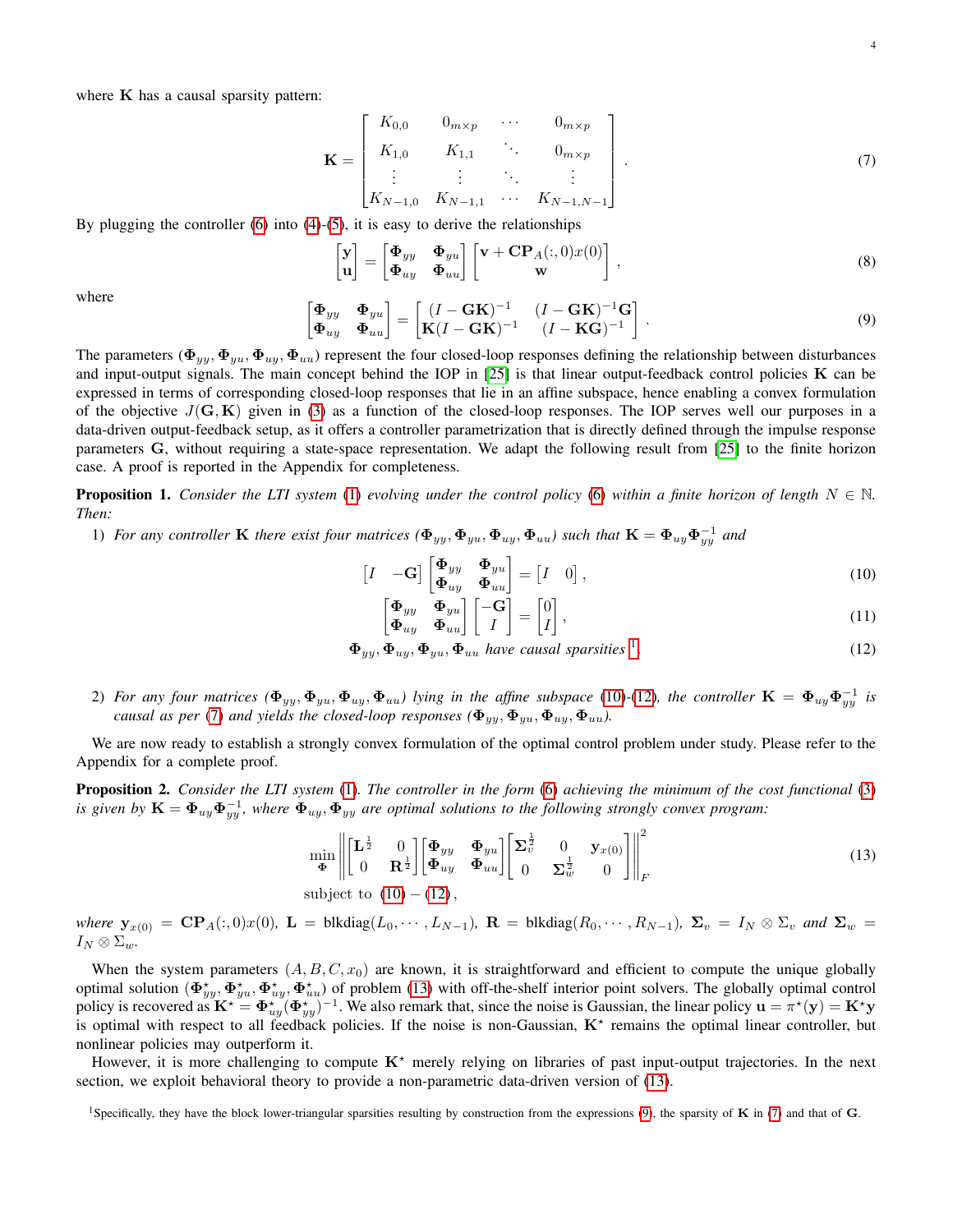### III. BEHAVIORAL INPUT-OUTPUT PARAMETRIZATION

<span id="page-4-0"></span>Before moving on, we recall the following definition of persistency of excitation and the result known as the *Fundamental Lemma* for LTI systems [\[30\]](#page-10-24).

# **Definition 1.** We say that  $\mathbf{u}_{[0,T-1]}^h$  is persistently exciting *(PE) of order* L if the Hankel matrix  $\mathcal{H}_L(\mathbf{u}_{[0,T-1]}^h)$  has full row-rank.

A necessary condition for the matrix  $\mathcal{H}_L(\mathbf{u}_{[0,T-1]}^h)$  to be full row-rank is that it has at least as many columns as rows. It follows that the trajectory  $\mathbf{u}_{[0,T-1]}^h$  must be long enough to satisfy  $T \ge (m+1)L - 1$ .

<span id="page-4-1"></span>Lemma 1 (Theorem 3.7, [\[30\]](#page-10-24)). *Consider system* [\(1\)](#page-1-2) *and assume that* (A, B) *is controllable and that there is no noise.* Let  $\{y_{[0,T-1]}^h, u_{[0,T-1]}^h\}$  be a historical system trajectory of length T. Then, if  $u_{[0,T-1]}$  is PE of order  $n + L$ , the signals  $\mathbf{y}_{[0,L-1]}^{\star} \in \mathbb{R}^{p}$  *and*  $\mathbf{u}_{[0,L-1]}^{\star} \in \mathbb{R}^{m}$  *are valid trajectories of* [\(1\)](#page-1-2) *if and only if there exists*  $g \in \mathbb{R}^{T-L+1}$  *such that* 

<span id="page-4-7"></span>
$$
\begin{bmatrix} \mathcal{H}_L(\mathbf{y}_{[0,T-1]}^h) \\ \mathcal{H}_L(\mathbf{u}_{[0,T-1]}^h) \end{bmatrix} g = \begin{bmatrix} \mathbf{y}_{[0,L-1]}^{\star} \\ \mathbf{u}_{[0,L-1]}^{\star} \end{bmatrix} .
$$
\n(14)

Next, we show how Lemma [1](#page-4-1) can be directly exploited to obtain a non-parametric formulation of [\(13\)](#page-3-4). We work under the following assumptions.

<span id="page-4-2"></span>Assumption 1. *The data-generating LTI system* [\(1\)](#page-1-2) *is such that* (A, B) *is controllable and* (A, C) *is observable.*

<span id="page-4-3"></span>Assumption 2. *The following data are available:*

- i) *a* recent *system trajectory of length*  $T_{ini}$ :  $\left\{ \mathbf{y}_{[0,T_{ini}-1]}^r, \mathbf{u}_{[0,T_{ini}-1]}^r \right\}$ , with  $\mathbf{y}_{[0,T_{ini}-1]}^r = \mathbf{y}_{[-T_{ini},-1]}$  and  $\mathbf{u}_{[0,T_{ini}-1]}^r =$  $\label{eq:u} \mathbf{u}_{[-T_{ini},-1]},$
- ii) *a* historical *system trajectory of length*  $T: \left\{ \mathbf{y}_{[0,T-1]}^h, \mathbf{u}_{[0,T-1]}^h \right\}$ , with  $\mathbf{y}_{[0,T-1]}^h = \mathbf{y}_{[-T_h,-T_h+T-1]}$  and  $\mathbf{u}_{[0,T-1]}^h =$  $\mathbf{u}_{[-T_h,-T_h+T-1]}$  *for*  $T_h \in \mathbb{N}$  *such that*  $T_h > T + T_{ini}$ *.*

<span id="page-4-4"></span>Assumption 3. *The historical and recent data are not corrupted by noise.*

<span id="page-4-6"></span> $\lceil$  $\overline{1}$ 

We will drop Assumption 3 in Section [IV.](#page-5-0)

<span id="page-4-5"></span>**Assumption 4.** The historical input trajectory  $\mathbf{u}_{[0,T-1]}^h$  is persistently exciting of order  $n + T_{ini} + N$ , where  $T_{ini} \geq l$  and l *is the smallest integer such that*

$$
\begin{bmatrix} C^{\mathsf{T}} & (CA)^{\mathsf{T}} & \cdots & (CA^{l-1})^{\mathsf{T}} \end{bmatrix}^{\mathsf{T}}
$$

*has full row-rank. Note that if Assumption [1](#page-4-2) holds, then*  $l \leq n$ .

A few comments are in order. First, Assumption [1](#page-4-2) is without loss of generality, as from an input-output perspective we are not concerned with the non-controllable and non-observable subsystems. Therefore, it is equivalent to assume that  $(A, B, C)$ are the matrices associated with the controllable and observable parts of the LTI system. Second, in Assumption [2](#page-4-3) the *historical* data are needed to construct a non-parametric system representation, and the *recent* data are exploited to define a cost function that accurately reflects the system initial state  $x(0) \in \mathbb{R}^n$ . Third, in Assumption [3](#page-4-4) we assume that the observed data are noiseless to construct a data-driven optimal control problem that is *equivalent* to [\(13\)](#page-3-4). We will deal with the noisy case in Section [IV.](#page-5-0)

<span id="page-4-8"></span>Theorem 1 (Behavioral IOP). *Consider the unknown LTI system* [\(1\)](#page-1-2) *and let Assumptions [1](#page-4-2)[-4](#page-4-5) hold. Let* (G, g) *be any solutions to the linear system of equations*

$$
\begin{bmatrix} U_p \\ Y_p \\ U_f \end{bmatrix} [G \quad g] = \begin{bmatrix} 0_{mT_{ini} \times m} & \mathbf{u}_{[0, T_{ini} - 1]}^{r} \\ 0_{pT_{ini} \times m} & \mathbf{y}_{[0, T_{ini} - 1]}^{r} \\ \begin{bmatrix} I_m & 0_{m \times m(N-1)} \end{bmatrix}^{\mathsf{T}} & 0_{mN \times 1} \end{bmatrix},\tag{15}
$$

<span id="page-4-9"></span>,

where  $\begin{bmatrix} U_p \\ U_p \end{bmatrix}$  $U_f$  $\mathcal{H}_{T_{ini}+N}(\mathbf{u}^h_{[0,T-1]})$  and  $\begin{bmatrix} Y_p \\ Y_p \end{bmatrix}$  $Y_f$  $\left[1-\mathcal{H}_{T_{ini}+N}(\mathbf{y}_{[0,T-1]}^h)$ . Then, the optimization problem [\(13\)](#page-3-4) is equivalent to

$$
\min_{\mathbf{\Phi}} \left\| \begin{bmatrix} \mathbf{L}^{\frac{1}{2}} & 0 \\ 0 & \mathbf{R}^{\frac{1}{2}} \end{bmatrix} \begin{bmatrix} \mathbf{\Phi}_{yy} & \mathbf{\Phi}_{yu} \\ \mathbf{\Phi}_{uy} & \mathbf{\Phi}_{uu} \end{bmatrix} \begin{bmatrix} \mathbf{\Sigma}_{v}^{\frac{1}{2}} & 0 & Y_{f}g \\ 0 & \mathbf{\Sigma}_{w}^{\frac{1}{2}} & 0 \end{bmatrix} \right\|_{F}^{2}
$$
\nsubject to

\n
$$
\begin{bmatrix} I & -\text{Toep}(Y_{f}G) \end{bmatrix} \begin{bmatrix} \mathbf{\Phi}_{yy} & \mathbf{\Phi}_{yu} \\ \mathbf{\Phi}_{uy} & \mathbf{\Phi}_{uu} \end{bmatrix} = \begin{bmatrix} I & 0 \end{bmatrix},
$$
\n
$$
\begin{bmatrix} \mathbf{\Phi}_{yy} & \mathbf{\Phi}_{yu} \\ \mathbf{\Phi}_{uy} & \mathbf{\Phi}_{uu} \end{bmatrix} \begin{bmatrix} -\text{Toep}(Y_{f}G) \\ I \end{bmatrix} = \begin{bmatrix} 0 \\ I \end{bmatrix},
$$
\n(16)

 $\Phi_{yy}, \Phi_{uu}, \Phi_{uu}, \Phi_{uu}$  with causal sparsities.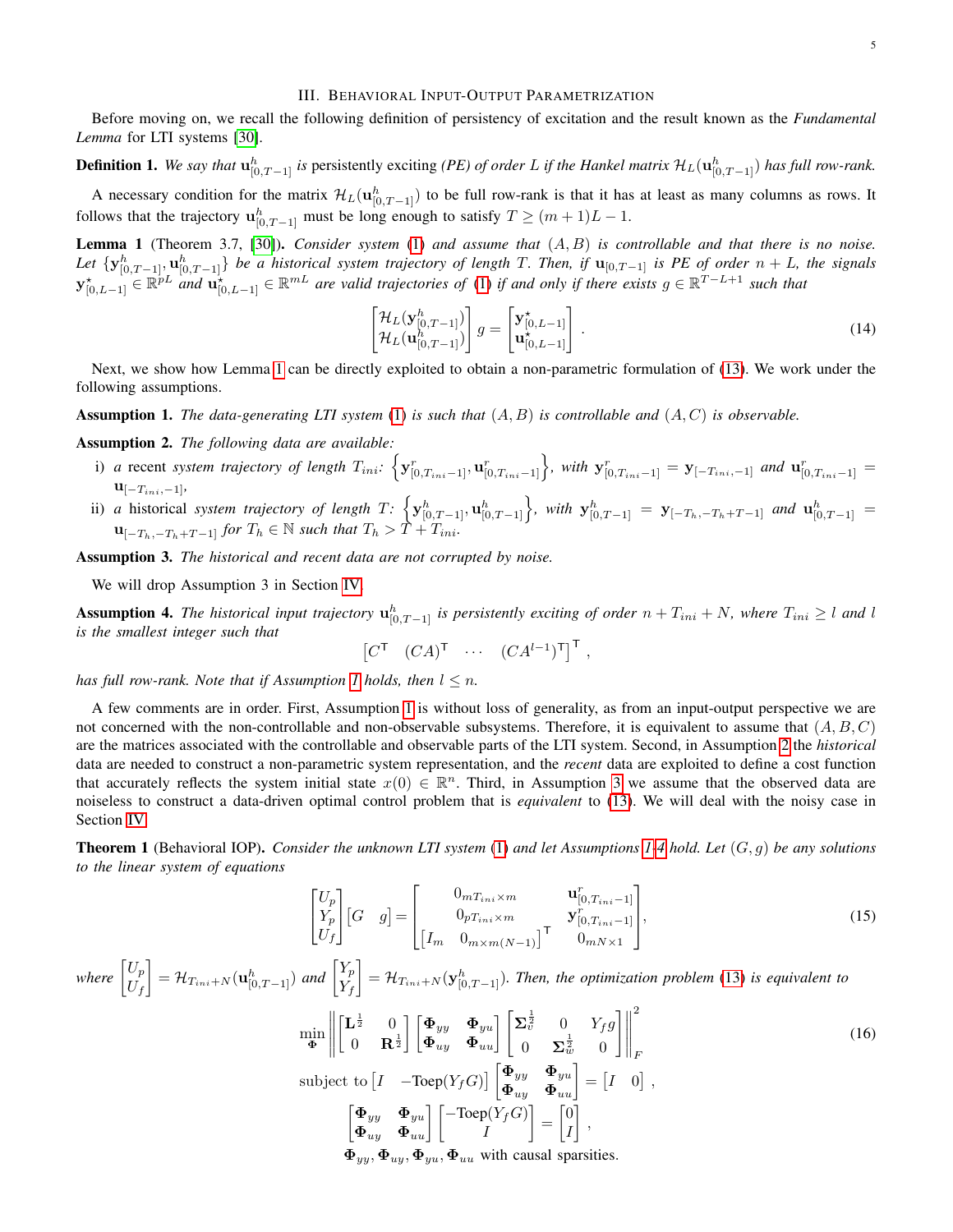*Proof.* In problem [\(13\)](#page-3-4), the system parameters  $(A, B, C, x(0))$  appear through the terms  $\mathbf{G} = \mathbf{CP}_B$  in the constraints and  $\mathbf{CP}_{A}x(0)$  in the cost. It is therefore sufficient to show that we are able to substitute both elements with data as per the theorem statement.

Let G be any solution [\(15\)](#page-4-6). By rearranging the terms, each column of G can be thought as a solution to [\(14\)](#page-4-7) associated with a zero initial condition and a unitary input  $e_i \in \mathbb{R}^m$ . Since the hypotheses of Lemma [1](#page-4-1) are satisfied for  $L = T_{ini} + N$ , similar to Proposition 11 of [\[31\]](#page-10-25) we deduce that  $Y_fG$  is the first block-column of the system impulse response matrix, independent of the solution G. Therefore, we can equivalently substitute  $G = \text{Toep}_{n \times m}(Y_fG)$  in the constraints [\(10\)](#page-3-1)-[\(11\)](#page-3-6) of problem [\(13\)](#page-3-4). Finally, note that  $Y_f g$  corresponds to the trajectory starting at  $x(0)$  (as implicitly defined by the recent trajectory  $y_{[-T_{ini},-1]}$ and  $\mathbf{u}_{[-T_{ini},-1]}$ ) when applying a zero input [\[31\]](#page-10-25). Therefore, it corresponds to the true free response starting from  $x(0)$ . □

For any solution  $G$  of the behavioral impulse response representation [\(15\)](#page-4-6), the affine constraints [\(10\)](#page-3-1)-[\(12\)](#page-3-2) describe all the achievable closed-loop responses for the unknown model and the corresponding controller K. Also, for any solution  $q$  of [\(15\)](#page-4-6), the term  $Y_f g$  represents the true free response of the system. As a result, the achieved optimal controller  $K^*$  and optimal cost  $J^*$  are independent of the chosen solution  $(G, g)$  for [\(15\)](#page-4-6). We have thus characterized a data-driven version of the IOP. Theorem [1](#page-4-8) further shows that, by exploiting the BIOP, it is straightforward to cast the LQG problem as a strongly convex program.

Remark 3. *To use the language of [\[15\]](#page-10-8), [\[17\]](#page-10-9), [\[20\]](#page-10-12), the proposed BIOP formulation belongs to the class of* indirect*,* nonparametric *data-driven controller synthesis methods enabled by behavioral theory. Indeed, the optimal feedback controller is computed in two phases, hence the adjective* indirect*. First, an impulse response matrix is obtained as part of an implicit identification step based on Willems's fundamental lemma. Second, an optimal control problem is cast and solved by replacing the impulse and free responses with a suitable linear combinations of historical input-output trajectories . The works in [\[18\]](#page-10-10), [\[24\]](#page-10-17), propose an alternative* direct *approach where a single, high-dimensional optimization problem is solved; the decision variables are the weights to be assigned to the different columns of the data Hankel matrix rather than the system closed-loop responses.*

*A thorough analysis of the advantages and disadvantages inherent to direct or indirect behavioral approaches is a topic of ongoing research in the field. Here, we note a few initial points. First, the proposed indirect BIOP can directly encapsulate recent results on statistically optimal non-parametric estimation of an impulse response matrix [\[20\]](#page-10-12), [\[21\]](#page-10-13), [\[23\]](#page-10-16). Second,* [\(16\)](#page-4-9) *involves a number of decision variables that only scales with* N*,* m *and* p*, while in the cost of a direct method the decision variables involved in the control cost would also scale with* T*. Last, we notice that a* direct *BIOP formulation can most likely be obtained by adapting, for instance, the results of Section VI in [\[18\]](#page-10-10); we leave this topic for future work.*

Remark 4. *While other parametrizations equivalent to the IOP exist, including the System Level Parametrization (SLP) [\[32\]](#page-10-26), and other mixed parametrizations (see [\[33\]](#page-10-27) for a survey), the IOP may be particularly well-suited for an output-feedback data-driven setup. Indeed, the SLP and the mixed parametrizations in [\[33\]](#page-10-27) all explicitly involve state-space parameters in the constraints. By solely using input-output trajectories, the state-space parameters can only be recovered up to an unknown change of variables [\[34\]](#page-10-28), which may be problematic for defining an initial state and noise variances in the LQG cost. Instead, the BIOP is uniquely defined from data, as it only depends on the impulse response matrix without resorting to an internal state representation.*

# IV. ROBUST BIOP WITH NOISE-CORRUPTED DATA

<span id="page-5-0"></span>The linear system [\(15\)](#page-4-6) is highly underdetermined when the historical trajectory is very long and noiseless. In particular, any solution  $(G, g)$  to [\(15\)](#page-4-6) gives an exact impulse response matrix and free trajectory of the system. In practice, however, the historical and recent data are corrupted by noise. According to the system equations [\(1\)](#page-1-2)-[\(2\)](#page-1-3), we can assume historical and recent trajectories are affected by noise  $w^h(t)$ ,  $w^r(t)$ ,  $v^h(t)$ ,  $v^r(t)$  at all time instants, with expected values  $\mu_w^h$ ,  $\mu_w^r$ ,  $\mu_v^h$ ,  $\mu_v^r$  and variances  $\Sigma_w^h$ ,  $\Sigma_w^r$ ,  $\Sigma_v^h$ ,  $\Sigma_v^r$  respectively. Hence, the matrix on the left-hand-side of [\(15\)](#page-4-6) becomes full row-rank almost surely and [\(15\)](#page-4-6) can only yield an approximated impulse response matrix and free response. This issue is well-known in the behavioral theory literature, and several promising solutions have recently been proposed [\[15\]](#page-10-8), [\[16\]](#page-10-15), [\[18\]](#page-10-10), [\[21\]](#page-10-13), [\[23\]](#page-10-16). We briefly review some of them.

Letting  $\hat{U}_p, \hat{Y}_p, \hat{U}_f, \hat{Y}_f$  denote the matrices built upon noisy historical data. In order to impose a block-Toeplitz structure on the impulse response matrix, one simple solution is to choose  $G$  and  $g$  as

$$
G = G_{LS} = \begin{bmatrix} \hat{U}_p \\ \hat{Y}_p \\ \hat{U}_f \end{bmatrix}^+ \begin{bmatrix} 0_{mT_{ini} \times m} \\ 0_{pT_{ini} \times m} \\ \begin{bmatrix} I_m & 0_{m \times m(N-1)} \end{bmatrix}^{\mathsf{T}} \end{bmatrix},
$$
\n(17)

<span id="page-5-1"></span>
$$
g = g_{LS} = \begin{bmatrix} \hat{U}_p \\ \hat{Y}_p \\ \hat{U}_f \end{bmatrix}^+ \begin{bmatrix} \mathbf{u}_{[0,T_{ini}-1]}^r \\ \mathbf{y}_{[0,T_{ini}-1]}^r \\ 0_{mN \times 1} \end{bmatrix},
$$
(18)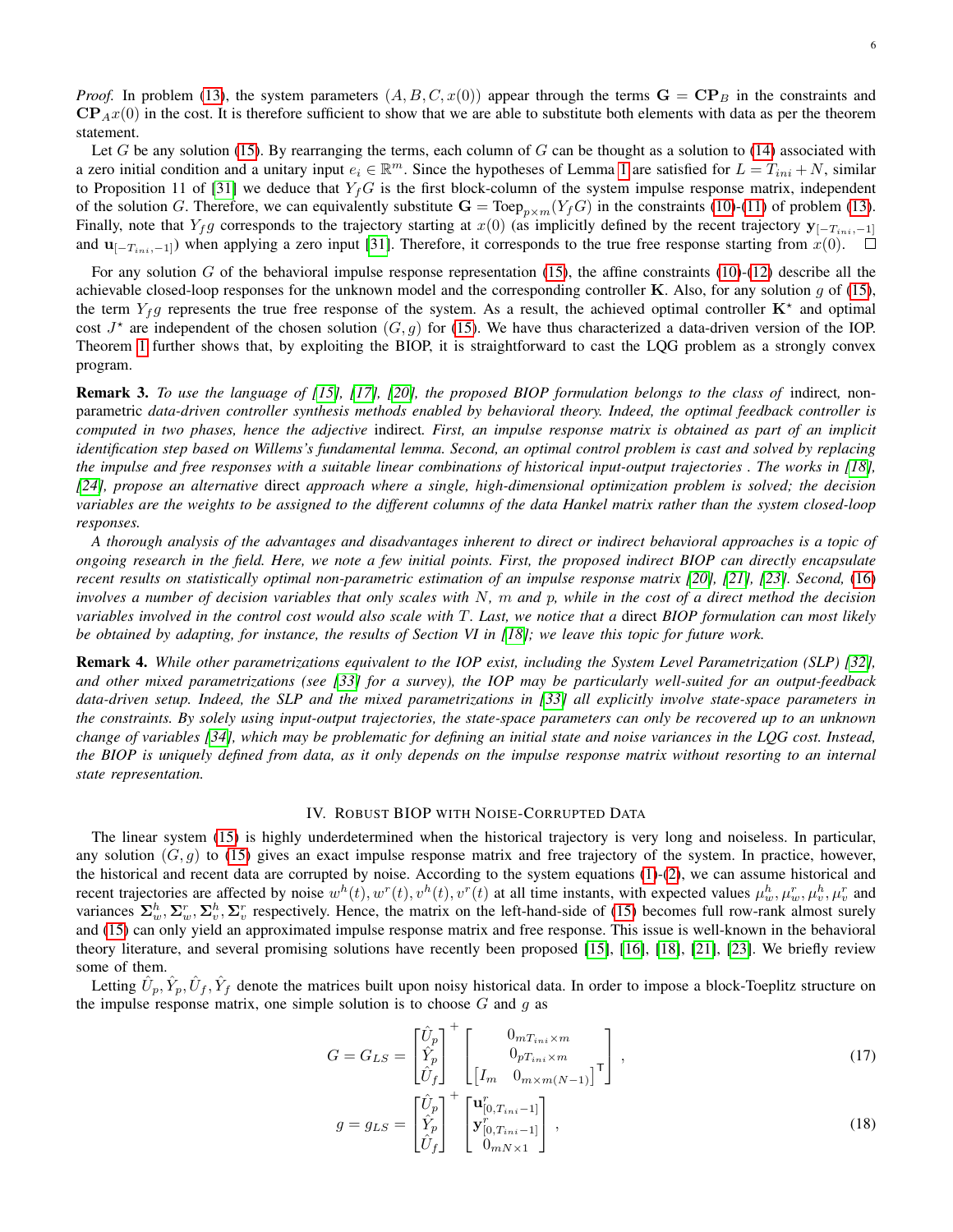and let  $\hat{G}$  = Toep  $(\hat{Y}_f G_{LS})$  and  $\hat{Y}_f re_e = \hat{Y}_f g_{LS}$  be the approximate impulse and free responses. While being simple to compute, this least-squares predictor comes without strong statistical guarantees and, for the case of the impulse response matrix, it is biased in general due to the finite-impulse-response truncation error; we refer the interest reader to [\[26\]](#page-10-19), [\[35\]](#page-10-29). A data-based Kalman filter based solution to reduce the effect of noise is proposed in [\[23\]](#page-10-16). Another approach is to minimize a scalar functional  $f(\cdot)$  that penalizes the residuals  $\Xi_y = (Y_p - \hat{Y}_p)G$  and  $\dot{\xi}_y = (Y_p - \hat{Y}_p)g$  [\[16\]](#page-10-15). A choice that reflects the maximum-likelihood interpretation of total least squares is proposed in [\[21\]](#page-10-13) and consists in solving the optimization problems

$$
G_{ML} = \underset{G}{\arg\min} \quad -\log\left[p\left(\begin{bmatrix} \Xi_y \\ Y_f G \end{bmatrix} \mid G, Y_f\right)\right]
$$
  
\nsubject to 
$$
\begin{bmatrix} \hat{U}_p \\ \hat{U}_f \end{bmatrix} G = \begin{bmatrix} 0_{mT_{ini}\times m} \\ \left[I_m \quad 0_{m\times m(N-1)}\right]^\mathsf{T} \end{bmatrix},
$$
  
\n
$$
g_{ML} = \underset{g}{\arg\min} \quad -\log\left[p\left(\begin{bmatrix} \xi_y \\ Y_f g \end{bmatrix} \mid g, Y_f\right)\right]
$$
  
\nsubject to 
$$
\begin{bmatrix} \hat{U}_p \\ \hat{U}_f \end{bmatrix} g = \begin{bmatrix} \mathbf{u}_{[0, T_{ini} - 1]}^r \\ 0_{mN\times 1} \end{bmatrix}.
$$

While the above problems are nonconvex, an iterative procedure to obtain an approximate solution is proposed in [\[21\]](#page-10-13). A further refinement of the technique applied to impulse response identification is established in [\[20\]](#page-10-12) through optimal input design. Based on the above discussion, denote the estimated impulse and free responses as  $\hat{G} = \text{Toep}(\hat{Y}_f G)$  and  $\hat{y}_{free} = \hat{Y}_f g$ respectively. Independent of the chosen estimator, we will have that

$$
\mathbb{E}[\widehat{\mathbf{G}}] = M_G, \quad \text{Var}(\text{vec}(\widehat{\mathbf{G}})) = \Sigma_G ,
$$
  

$$
\mathbb{E}[\widehat{\mathbf{y}}_{free}] = \mu_y, \quad \text{Var}(\widehat{\mathbf{y}}_{free}) = \Sigma_y ,
$$

where  $M_G = G$  and  $\mu_y = y_{free}$  if and only if the estimators are unbiased, and where  $\Sigma_G$ ,  $\Sigma_y$  are "small" in an appropriate sense. We thus work under the assumption that, with high-probability, the errors  $||\mathbf{G} - \hat{\mathbf{G}}||$  and  $||\mathbf{y}_{free} - \hat{\mathbf{y}}_{free}||$  are small; the better the predictor (i.e., smaller bias and variance), the smaller the errors. Motivated as above, we abstract from the particular identification scheme and formalize the following assumption.

<span id="page-6-1"></span>**Assumption 5.** There exist  $\epsilon_G > 0$  and  $\epsilon_0 > 0$  such that, for any sequence of noisy historical and recent data, with high *probability*

$$
\left\|\mathbf{G}-\widehat{\mathbf{G}}\right\|_2=\left\|\mathbf{\Delta}\right\|_2\leq\epsilon_G,\ \ \left\|\mathbf{y}_{free}-\hat{\mathbf{y}}_{free}\right\|_2=\left\|\pmb{\delta}_0\right\|_2\leq\epsilon_0.
$$

*We denote*  $\epsilon = \max(\epsilon_G, \epsilon_0)$ *.* 

After condensing the effect of noise into a single error parameter  $\epsilon > 0$ , we are ready to leverage and adapt the analysis technique recently suggested in [\[6\]](#page-10-20) for infinite-horizon LQG, which follows the philosophy first introduced in [\[3\]](#page-10-2) for LQR. As we will show, this allows us to quantify the performance degradation due to noise-corrupted data in behavioral models with respect to LQG. The first step is to construct a robust version of [\(16\)](#page-4-9) that is defined in terms of the available noisy historical data. The proof of Proposition [3](#page-6-0) is reported in the Appendix. For simplicity, but without loss of generality, we assume that L, R,  $\Sigma_w$ ,  $\Sigma_v$  are identity matrices with appropriate dimensions.

<span id="page-6-0"></span>**Proposition 3.** Assume that historical and recent data are affected by noise. Let  $G, \hat{y}_{free}$  be estimators of  $G, y_{free}$ , respectively, such that Assumption [5](#page-6-1) holds with  $\epsilon > 0$ . Let  $J(G, K) = \sqrt{\mathbb{E}_{w,v}[y^{\mathsf{T}}y + u^{\mathsf{T}}u]}$  *Consider the following model-based worst-case robust optimal control problem:*

<span id="page-6-2"></span>
$$
\min_{\mathbf{K}} \max_{\|\mathbf{\Delta}\|_2 \le \epsilon, \ \|\boldsymbol{\delta}_0\|_2 \le \epsilon} J(\mathbf{G}, \mathbf{K})
$$
\n
$$
\text{subject to} \qquad (4), (5), (6).
$$
\n
$$
(19)
$$

*Then, problem* [\(19\)](#page-6-2) *is equivalent to*

<span id="page-6-3"></span>
$$
\min_{\mathbf{\hat{\Phi}} \text{ } \|\Delta\|_{2} \leq \epsilon, \|\delta_{0}\|_{2} \leq \epsilon} \quad J(\mathbf{G}, \mathbf{K}) = \left\| \begin{bmatrix} \widehat{\Phi}_{yy}(I - \Delta \widehat{\Phi}_{uy})^{-1} & \widehat{\Phi}_{yy}(I - \Delta \widehat{\Phi}_{uy})^{-1}(\widehat{\mathbf{G}} + \Delta) \\ \widehat{\Phi}_{uy}(I - \Delta \widehat{\Phi}_{uy})^{-1} & (I - \widehat{\Phi}_{uy}\Delta)^{-1}\widehat{\Phi}_{uu} \end{bmatrix} \begin{bmatrix} I & 0 & \widehat{\mathbf{y}}_{free} + \delta_{0} \\ 0 & I & 0 \end{bmatrix} \right\|_{F}
$$
\nsubject to\n
$$
\begin{bmatrix} I & -\widehat{\mathbf{G}} \end{bmatrix} \begin{bmatrix} \widehat{\Phi}_{yy} & \widehat{\Phi}_{yu} \\ \widehat{\Phi}_{uy} & \widehat{\Phi}_{uu} \end{bmatrix} = \begin{bmatrix} I & 0 \end{bmatrix},
$$
\n
$$
\begin{bmatrix} \widehat{\Phi}_{yy} & \widehat{\Phi}_{yu} \\ \widehat{\Phi}_{uy} & \widehat{\Phi}_{uu} \end{bmatrix} \begin{bmatrix} -\widehat{\mathbf{G}} \\ I \end{bmatrix} = \begin{bmatrix} 0 \\ I \end{bmatrix},
$$
\n
$$
\widehat{\Phi}_{yy}, \widehat{\Phi}_{yu}, \widehat{\Phi}_{uu} \text{ with causal sparsities.}
$$
\n(20)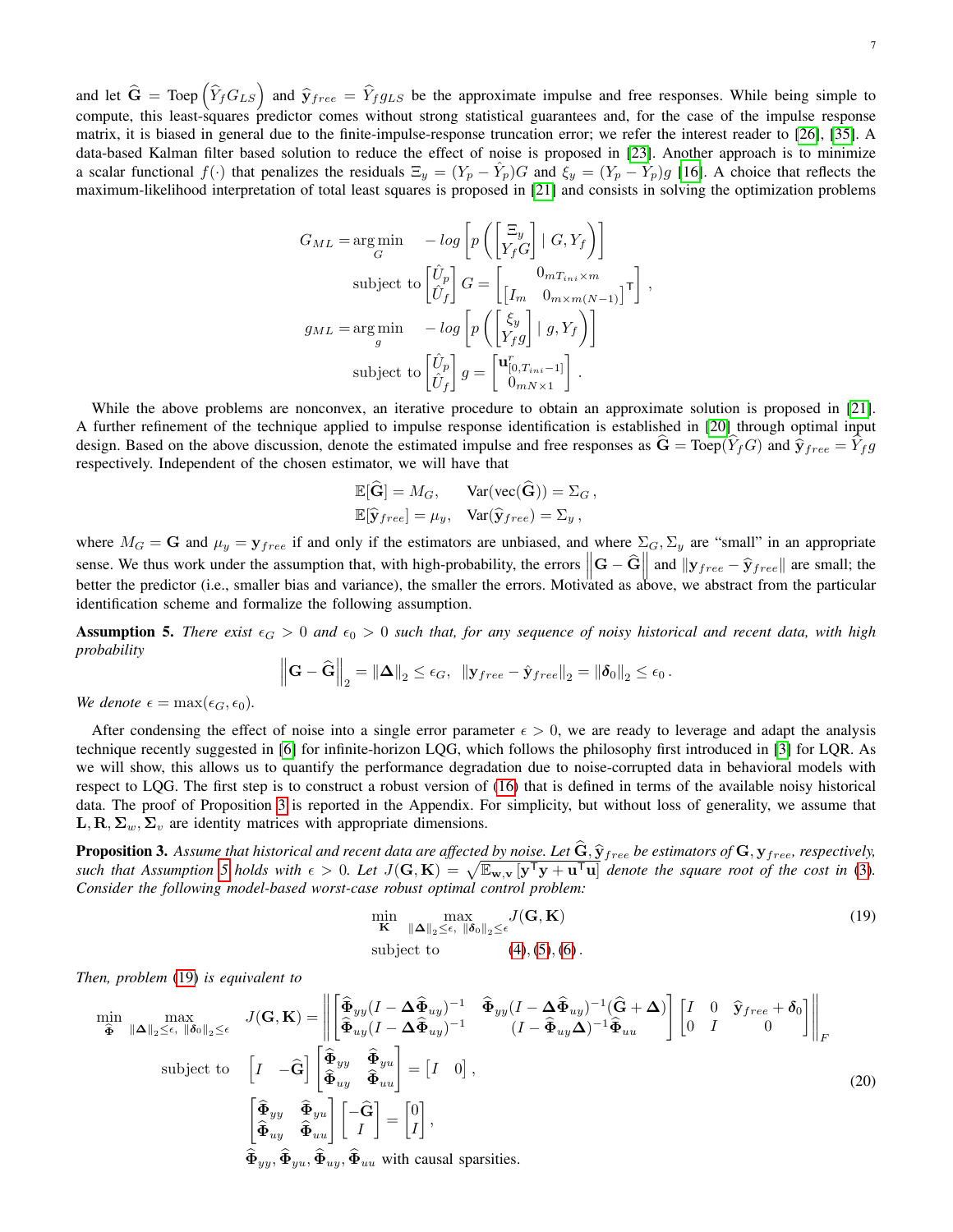The robust optimization problem in Proposition [3](#page-6-0) is highly non-convex. We therefore proceed with deriving a quasi-convex upperbound to  $J(G, K)$  to be used for controller synthesis and suboptimality analysis.

#### *A. A tractable robust BIOP formulation*

The following lemma serves as the basis to derive a tractable formulation of [\(20\)](#page-6-3). Its rather lengthy technical proof is reported in the Appendix.

<span id="page-7-1"></span>**Lemma 2.** Let 
$$
\epsilon = \max(\epsilon_G, \epsilon_0)
$$
 and assume  $\epsilon \left\| \hat{\Phi}_{uy} \right\|_2 < 1$ . Further assume that  $\left\| \hat{\Phi}_{uy} \right\|_2 \leq \alpha$  for  $\alpha > 0$ . Then, we have\n
$$
J(\mathbf{G}, \mathbf{K}) \leq \frac{1}{1 - \epsilon \left\| \hat{\Phi}_{uy} \right\|_2} \left\| \begin{bmatrix} \sqrt{1 + h(\epsilon, \alpha, \hat{\mathbf{G}}) + h(\epsilon, \alpha, \hat{\mathbf{y}}_{free})} \hat{\Phi}_{yy} & \hat{\Phi}_{yu} & \hat{\Phi}_{yy} \hat{\mathbf{y}}_{free} \\ \sqrt{1 + h(\epsilon, \alpha, \hat{\mathbf{y}}_{free})} \hat{\Phi}_{uy} & \hat{\Phi}_{uu} & \hat{\Phi}_{uy} \hat{\mathbf{y}}_{free} \end{bmatrix} \right\|_F
$$
\n(21)

*where*

$$
h(\epsilon, \alpha, \mathbf{Y}) = \epsilon^2 (2 + \alpha ||\mathbf{Y}||_2)^2 + 2\epsilon ||\mathbf{Y}||_2 (2 + \alpha ||\mathbf{Y}||_2).
$$

Exploiting the reformulation idea first introduced in [\[36\]](#page-10-30) and utilized for analysis in [\[6\]](#page-10-20), we are now ready to establish a quasi-convex reformulation of problem [\(20\)](#page-6-3).

<span id="page-7-3"></span>**Theorem 2.** Given estimation errors  $\epsilon_G$ ,  $\epsilon_0$  with  $\epsilon = \max(\epsilon_G, \epsilon_0)$ , and for any  $\alpha > 0$ , the minimal cost of problem [\(19\)](#page-6-2) is *upper bounded by the minimal cost of the following quasi-convex program:*

$$
\min_{\gamma \in [0, \epsilon^{-1})} \frac{1}{1 - \epsilon \gamma} \min_{\mathbf{\hat{\Phi}}} J_{inner}
$$
\n
$$
\text{subject to} \qquad \begin{bmatrix} I & -\hat{\mathbf{G}} \end{bmatrix} \begin{bmatrix} \hat{\mathbf{\Phi}}_{yy} & \hat{\mathbf{\Phi}}_{yu} \\ \hat{\mathbf{\Phi}}_{uy} & \hat{\mathbf{\Phi}}_{uu} \end{bmatrix} = \begin{bmatrix} I & 0 \end{bmatrix},
$$
\n
$$
\begin{bmatrix} \hat{\mathbf{\Phi}}_{yy} & \hat{\mathbf{\Phi}}_{yu} \\ \hat{\mathbf{\Phi}}_{uy} & \hat{\mathbf{\Phi}}_{uu} \end{bmatrix} \begin{bmatrix} -\hat{\mathbf{G}} \\ I \end{bmatrix} = \begin{bmatrix} 0 \\ I \end{bmatrix},
$$
\n
$$
\hat{\mathbf{\Phi}}_{yy}, \hat{\mathbf{\Phi}}_{yu}, \hat{\mathbf{\Phi}}_{uu}, \hat{\mathbf{\Phi}}_{uu} \text{ with causal sparsities},
$$
\n
$$
\left\| \hat{\mathbf{\Phi}}_{uy} \right\|_2 \le \min(\gamma, \alpha).
$$
\n(22)

*where* Jinner *is equal to*

$$
\left\| \begin{bmatrix} \sqrt{1+h(\epsilon,\alpha,\widehat{\mathbf{G}})+h(\epsilon,\alpha,\widehat{\mathbf{y}}_{free})} \widehat{\mathbf{\Phi}}_{yy} & \widehat{\mathbf{\Phi}}_{yu} & \widehat{\mathbf{\Phi}}_{yy} \widehat{\mathbf{y}}_{free} \\ \sqrt{1+h(\epsilon,\alpha,\widehat{\mathbf{y}}_{free})} \widehat{\mathbf{\Phi}}_{uy} & \widehat{\mathbf{\Phi}}_{uu} & \widehat{\mathbf{\Phi}}_{uy} \widehat{\mathbf{y}}_{free} \end{bmatrix} \right\|_{F}
$$

*Proof.* Directly follows from Lemma [2](#page-7-1) and [\[6,](#page-10-20) Theorem 3.2].

First, notice that the inner minimization problem in [\(22\)](#page-7-2) is strongly convex for a fixed  $\gamma$ , and that the outer function  $(1-\epsilon\gamma)^{-1}$ is monotonically increasing in  $\gamma$ . Hence, it is well-known that the overall program can be efficiently solved by golden search on  $\gamma$  and solving the corresponding instances of the inner program. Second, we explicitly take into account the effect of an unknown and noisy initial state  $x(0) \in \mathbb{R}^n$  through the parameter  $\hat{\mathbf{y}}_{free}$ . Assuming  $x(0) = 0$  as per [\[24\]](#page-10-17) may not be realistic for practical purposes, as the user initially lets the system free to evolve in order to harvest data. Furthermore, the following analysis will show that, for finite-horizon control problems, the suboptimality strongly depends on  $x(0) \in \mathbb{R}^n$  as a function of  $\left\Vert \mathbf{y}_{free}\right\Vert _{2}^{2}$ <sup>2</sup>. Last, we note that the constraint on  $\|\Phi_{uy}\|_2$  is the main source of suboptimality with respect to the true LQG problem [\(13\)](#page-3-4); as pointed out in [\[3\]](#page-10-2), [\[6\]](#page-10-20), [\[24\]](#page-10-17), this additional constraint enforces stronger disturbance rejection properties, for which we have to pay in terms of performance. We are now ready to quantify the suboptimality of [\(22\)](#page-7-2) with respect to [\(13\)](#page-3-4).

#### V. SUBOPTIMALITY ANALYSIS

<span id="page-7-0"></span>In this section, we denote as  $K^*, \Phi^*$  the optimal controller and corresponding closed-loop responses for the real LQG problem [\(13\)](#page-3-4). Furthermore, we denote as  $\hat{\mathbf{K}}^{\star}$ ,  $\hat{\Phi}^{\star}$  the optimal controller and corresponding closed-loop responses for the quasi-convex program [\(22\)](#page-7-2) and let  $J^* = J(\mathbf{G}, \mathbf{K}^*)$  and  $\hat{J} = J(\mathbf{G}, \hat{\mathbf{K}}^*)$ .

Next, inspired by the analysis in [\[6\]](#page-10-20), we show that if  $\epsilon$  is small enough it holds

$$
\frac{\hat{J}^2-J^{\star 2}}{J^{\star 2}}=\mathcal{O}\left(\epsilon\right)\,.
$$

In other words, for a small estimation error  $\epsilon$  on the impulse response, applying controller  $\hat{\mathbf{K}}^*$  (which is solely computed with noisy data) to the *real* plant achieves almost optimal closed-loop performance.

<span id="page-7-2"></span>
$$
\Box
$$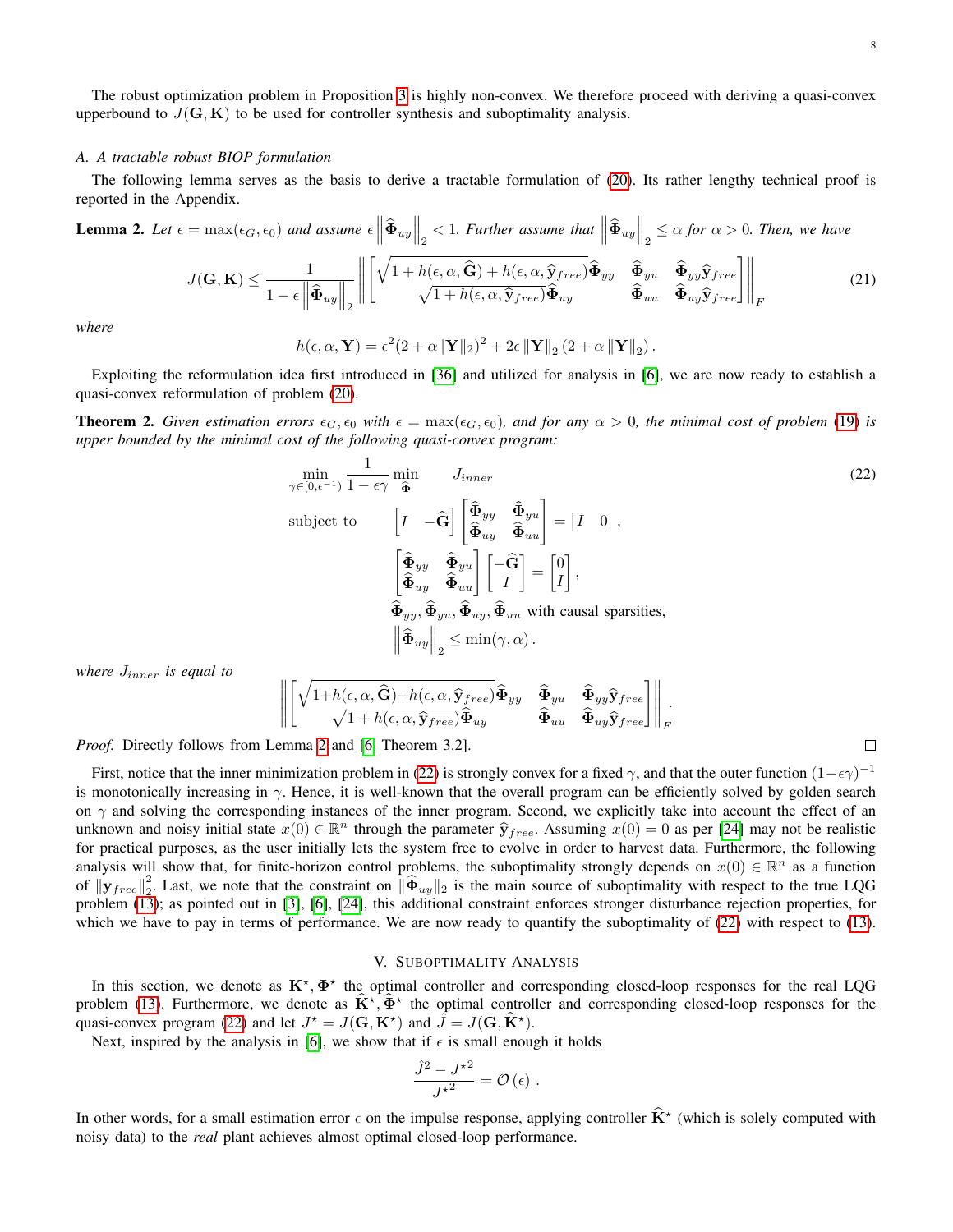We start with a lemma that analytically characterizes a feasible solution to problem [\(22\)](#page-7-2). We then proceed with characterizing the suboptimality bound. The proofs of Lemma [3](#page-8-1) and Theorem [3](#page-8-2) are reported in the Appendix.

<span id="page-8-1"></span>**Lemma 3** (Feasible solution). Let  $\eta = \epsilon \left\| \mathbf{\Phi}_{uy}^{\star} \right\|_2$ , and select  $\alpha \geq$ √  $\sqrt{2} \frac{\eta}{\epsilon(1-\eta)}$ . Then, if  $\eta < \frac{1}{5}$ , the following expressions

$$
\widetilde{\Phi}_{yy} = \Phi_{yy}^* (I + \Delta \Phi_{uy}^*)^{-1}, \ \widetilde{\Phi}_{yu} = \Phi_{yy}^* (I + \Delta \Phi_{uy}^*)^{-1} (\mathbf{G} - \Delta), \n\widetilde{\Phi}_{uy} = \Phi_{uy}^* (I + \Delta \Phi_{uy}^*)^{-1}, \ \widetilde{\Phi}_{uu} = (I + \Phi_{uy}^* \Delta)^{-1} \Phi_{uu}^*, \n\widetilde{\gamma} = \frac{\sqrt{2}\eta}{\epsilon (1 - \eta)},
$$
\n(23)

*provide a feasible solution to problem* [\(22\)](#page-7-2)*.*

<span id="page-8-2"></span>**Theorem 3.** Suppose that  $\frac{5\sqrt{2}}{4} \left\| \mathbf{\Phi}_{uy}^* \right\|_2 \leq \alpha \leq 5 \left\| \mathbf{\Phi}_{uy}^* \right\|_2$  and that  $\epsilon < \frac{1}{5 \left\| \mathbf{\Phi}_{uy}^* \right\|_2}$ . Then, when applying the optimal solution  $\widehat{K}^{\star}$  of [\(22\)](#page-7-2) to the true plant G, the relative error with respect to the true optimal cost is upper bounded as

$$
\frac{\hat{J}^2 - J^{\star 2}}{J^{\star 2}} \leq 20\epsilon \left\| \mathbf{\Phi}_{uy}^{\star} \right\|_2 + 4(M + V)
$$
  
=  $\mathcal{O}\left(\epsilon \left\| \mathbf{\Phi}_{uy}^{\star} \right\|_2 (\left\| \mathbf{G} \right\|_2^2 + \left\| \mathbf{y}_{free} \right\|_2^2) \right),$ 

*where*

$$
M = h(\epsilon, \alpha, \widehat{\mathbf{G}}) + h(\epsilon, \alpha, \widehat{\mathbf{y}}_{free}) + h(\epsilon, ||\boldsymbol{\Phi}_{uy}^*||_2, \mathbf{G}) + h(\epsilon, ||\boldsymbol{\Phi}_{uy}^*||_2, \mathbf{y}_{free}),
$$
  

$$
V = h(\epsilon, \alpha, \widehat{\mathbf{y}}_{free}) + h(\epsilon, ||\boldsymbol{\Phi}_{uy}^*||_2, \mathbf{y}_{free}),
$$

*and*  $h(a, b, Y) = a^2(2 + b||Y||_2)^2 + 2a ||Y||_2 (2 + b ||Y||_2)$ .

Theorem [3](#page-8-2) shows that the relative performance of the robust BIOP formulation [\(22\)](#page-7-2) with respect to its exact non-noisy version [\(16\)](#page-4-9) decreases linearly with  $\epsilon$ , as long as  $\epsilon$  is small enough to guarantee  $\epsilon \left\| \Phi_{uy}^* \right\|_2 < \frac{1}{5}$ . The bound also grows quadratically with the norm of the true impulse and free responses, which implies that an unstable system will be difficult to control for a long horizon. Note that it is appropriate to choose  $\alpha$  not too large, and specifically  $\alpha \leq 5 \|\Phi_{uy}\|_2 < \epsilon^{-1}$  in order for the scaling of  $h(\epsilon, \alpha, \hat{G})$  in terms of  $\epsilon$  not to dominate over  $h(\epsilon, ||\Phi_{uy}^*||_2, G)$ . Our rate in terms of  $\epsilon$  matches that of [\[3\]](#page-10-2), [\[6\]](#page-10-20), which are valid in infinite-horizon. In spite of the additional challenges of considering a noisy unknown initial state  $x(0) \in \mathbb{R}^n$  and noisy output-feedback, our rate also matches the one achieved with the approach of [\[24\]](#page-10-17) valid for  $x(0) = 0$ and state-feedback.

**Remark 5** (Sample complexity). In related work, e.g. [\[3\]](#page-10-2), [\[6\]](#page-10-20), [\[24\]](#page-10-17), the authors more precisely quantify  $\epsilon$  and the probability *of the estimate to be within the corresponding norm error interval as a function of the noise statistics and the real system parameters, leading to an end-to-end sample complexity analysis. This is achieved by focusing on a specific estimation technique (i.e. least squares in [\[3\]](#page-10-2), [\[6\]](#page-10-20) and column averaging in [\[24\]](#page-10-17)) and the corresponding non-asymptotic norm error bounds [\[26\]](#page-10-19),* [\[37\]](#page-11-0)*.* We expect that analogous results can be derived for the least-square choice  $(G, g) = (G_{LS}, g_{LS})$ *. However, in this work we wished to focus on the potential generality of the proposed BIOP, i.e., the fact that the approximation of the impulse and free responses is not bound to a specific estimation technique. Hence, here we have limited ourselves to deriving a suboptimality bound as a function of , and will not further characterize and the success probability, as both are dependent on the chosen estimation technique.*

#### VI. NUMERICAL EXPERIMENTS

<span id="page-8-0"></span>In this section we present numerical results validating our theoretical analysis. For solving optimization problems we used MOSEK [\[38\]](#page-11-1), called through MATLAB via YALMIP [\[39\]](#page-11-2) on a standard laptop computer<sup>[2](#page-8-3)</sup>. Our goals are 1) to verify the noiseless BIOP formulation in Theorem [1](#page-4-8) and 2) to validate the suboptimality analysis of Theorem [3](#page-8-2) in the presence of noise-corrupted data. In the experiments, we considered the LTI system characterized by the matrices

$$
A = \rho \begin{bmatrix} 0.8 & 0.4 \\ 0.8 & -0.6 \end{bmatrix}, \ B = \begin{bmatrix} 1 & 0.2 \\ 2 & 0.3 \end{bmatrix}, \ C = \begin{bmatrix} 1 & 1 \\ 0.7 & 0.2 \end{bmatrix}.
$$

It can be verified that the value  $\rho > 0$  corresponds to the spectral radius of A. The cost function is given by [\(3\)](#page-1-1), where  $N = 11$ and the cost weights are chosen as  $L_t = I_p$  and  $R_t = I_m$  for every  $t = 0, \ldots, 10$ . The average in [\(3\)](#page-1-1) is taken over future input/output noise with variances  $\Sigma_w = I_m$  and  $\Sigma_v = I_m$ . Assuming an initial state  $x(0) = \begin{bmatrix} 1 & -1 \end{bmatrix}^\mathsf{T}$  and  $\rho = 0.99$ , the optimal controller  $K^*$  can be found by solving the model-based optimization problem [\(13\)](#page-3-4), and the corresponding optimal cost is  $J^* = 12.8006$ .

<span id="page-8-3"></span><sup>2</sup>The code is open-source and available at<https://gitlab.nccr-automation.ch/data-driven-control-epfl/biop>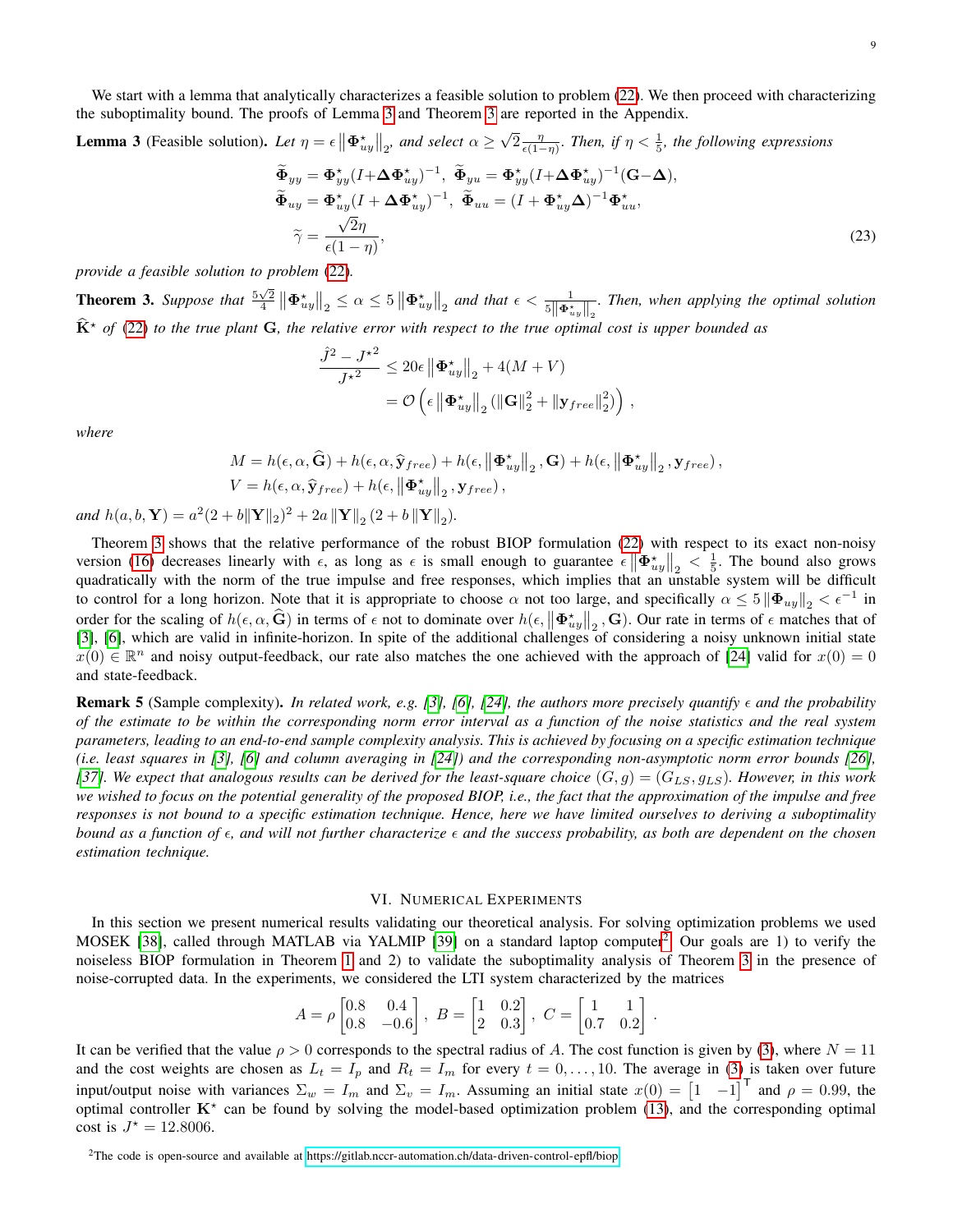<span id="page-9-2"></span>

Fig. 2: Estimation error as a function of the noise level (on the left). Corresponding suboptimality gap for increasing values of the spectral radius  $\rho$  of matrix A (on the right).

Hereafter, we assume that the system parameters  $A, B, C$  and  $x(0)$  are completely *unknown*. Instead, the following data are available: 1) a *historical* system trajectory  $\{y_{[0,T-1]}^h, u_{[0,T-1]}^h\}$ , with  $y_{[0,T-1]}^h = y_{[-T_h,-T_h+T-1]}$  and  $u_{[0,T-1]}^h =$  $\mathbf{u}_{[-T_h,-T_h+T-1]}$  where  $T = 200$  and  $T_h = 249$ , and 2) a *recent* system trajectory  $\{ \mathbf{y}_{[0,T_{ini}-1]}^r, \mathbf{u}_{[0,T_{ini}-1]}^r \}$ , with  $\mathbf{y}_{[0,T_{ini}-1]}^r =$  $\mathbf{y}_{[-T_{ini},-1]}, \mathbf{u}_{[0,T_{ini}-1]}^r = \mathbf{u}_{[-T_{ini},-1]}$  and  $T_{ini} = 30$ . When the collected data are *noiseless*, one can compute a solution  $(G, g)$ to [\(15\)](#page-4-6), for instance by using [\(17\)](#page-5-1), and solve the optimization problem [\(16\)](#page-4-9) to find the optimal closed-loop responses. In this case, the solution  $(\Phi_{yy}^*, \Phi_{yy}^*, \Phi_{uy}^*, \Phi_{uu}^*)$  yields the optimal closed-loop control policy  $\mathbf{K}^* = \Phi_{uy}^*(\Phi_{yy}^*)^{-1}$  and the same optimal cost  $J^* = 12.8006$  obtained before, as predicted by Theorem [1.](#page-4-8)

We now focus on the case where the historical and recent data are affected by noise. The corrupting noise has zero expected value, and variances equal to  $\Sigma_w^h = \Sigma_w^r = \sigma I_m$ ,  $\Sigma_v^h = \Sigma_v^r = \sigma I_p$ . We analyze performance degradation for increasing values of  $\sigma$ . First, we note that solving [\(16\)](#page-4-9) with noisy data yields unsatisfactory results; indeed, the problem is often infeasible due to an incoherent estimation of G. Next, we consider the robust formulation of Theorem [2.](#page-7-3)

We estimate an error level  $\epsilon$  that is valid with high probability by computing

$$
\tilde{\epsilon} = \max \left( \left\| \text{Toep}(\hat{Y}_f G_{LS}) - \mathbf{G} \right\|_2, \left\| \hat{Y}_f g_{LS} - \mathbf{y}_{free} \right\|_2 \right),
$$

many times over different realizations of the corrupting noise, and selecting  $\epsilon$  as a high percentile value, e.g. the 90-th percentile, of the  $\tilde{\epsilon}$ 's.<sup>[3](#page-9-1)</sup> While computing the least square solution ( $G_{LS}$ ,  $g_{LS}$ ) is a viable choice, we highlight that our method is compatible with the more refined approaches of [\[16\]](#page-10-15), [\[21\]](#page-10-13), [\[23\]](#page-10-16) to obtain lower values for  $\epsilon$ .

The hyper-parameter  $\alpha$  can be tuned manually until satisfactory results are obtained and  $\alpha < \epsilon^{-1}$  is verified. In Figure [2,](#page-9-2) we report the suboptimality gap one incurs by applying the controller  $\hat{\mathbf{K}}^*$  that solves the robust BIOP [\(20\)](#page-6-3). Specifically, for each choice of the spectral radius  $\rho = 0.4, 0.5, \ldots, 0.9, 0.99$ , we consider increasing levels of the variance  $\sigma^2$  of the noise that corrupts the historical and recent data. We first plot the corresponding estimation errors  $\epsilon$  on the left part of Figure [2.](#page-9-2) While observing that  $\epsilon$  grows almost linearly with  $\sigma$  for any fixed  $\rho$ , we highlight that a formal analysis of this relationship is beyond the scope of this paper. We then plot the suboptimality gap  $\frac{j^2 - J^{*2}}{J^{*2}}$  as a function of  $\epsilon$  on the right part of Figure [2.](#page-9-2) It can be observed that, as predicted by Theorem [3,](#page-8-2) 1) the gap linearly converges to 0 as  $\epsilon$  converges to 0, and 2) for similar values of  $\epsilon$ , the gap grows faster than linearly with the spectral radius  $\rho$ . We finally observe that, in theory, the BIOP and robust BIOP formulations in finite-horizon are valid for unstable systems with  $\rho > 1$ . However, in practice, it is inherently challenging to collect trajectories of an unstable system, as the values to be plugged into the corresponding numerical programs will become too large to be handled by numerical solvers. For unstable systems in a data-driven scenario, it is common to assume knowledge of a pre-stabilizing controller [\[6\]](#page-10-20), [\[7\]](#page-10-31).

#### VII. CONCLUSIONS

<span id="page-9-0"></span>We have proposed the BIOP, a method for the design of optimal output-feedback controllers which directly embeds historical input-output trajectories in its formulation. When these historical data are noiseless, the BIOP is equivalent to the standard IOP

<span id="page-9-1"></span> $3$ It would be more realistic to implement a proper bootstrap procedure, see [\[40\]](#page-11-3) or the approach in [\[3\]](#page-10-2). Since our focus is to validate the theoretical bounds, we leave implementing these methods as future work.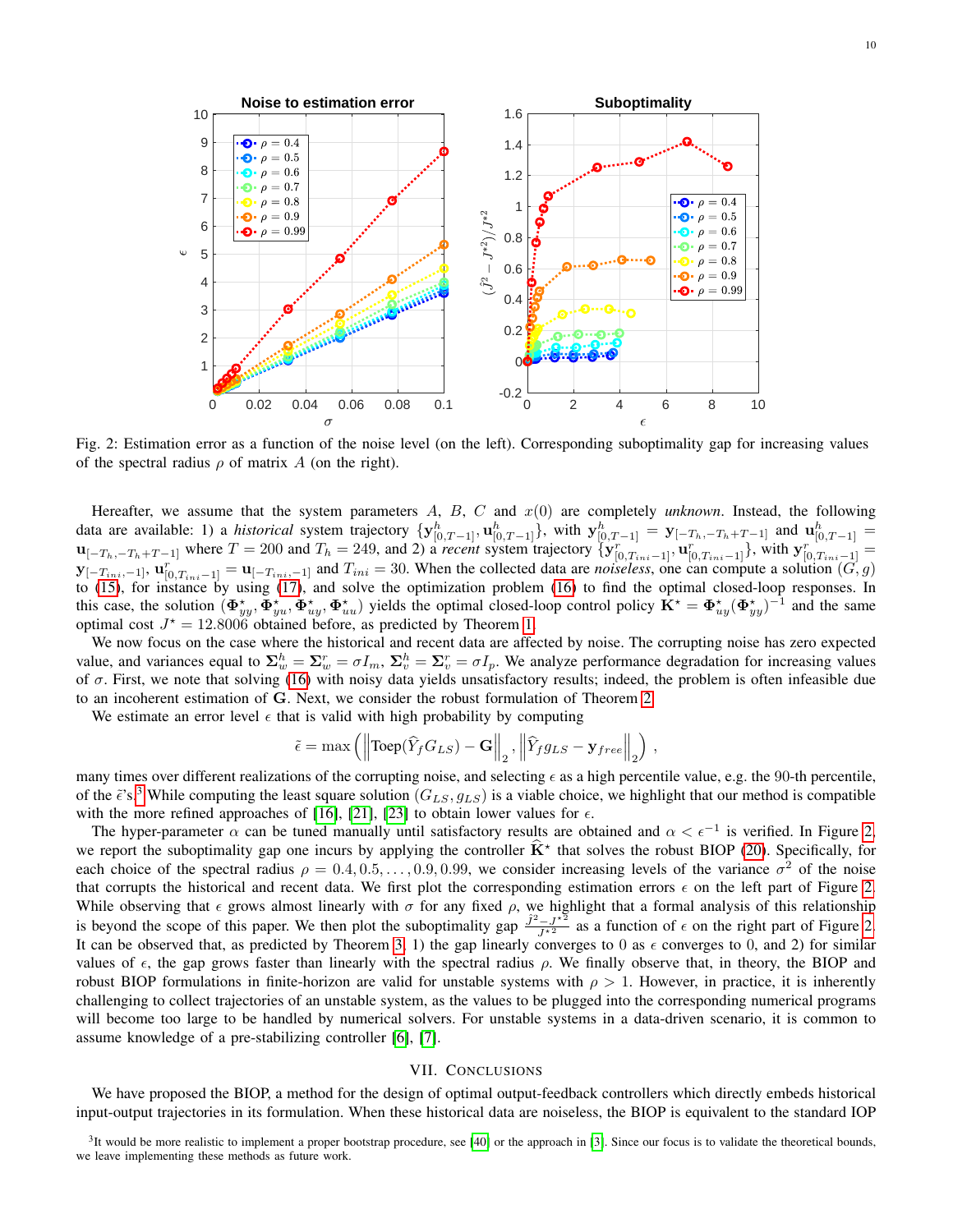and recovers an optimal LQG controller. In the presence of noise-corrupted data, we propose a robust version of the BIOP that explicitly incorporates the estimated uncertainty level and that can be solved efficiently through convex programming. By exploiting recently developed analysis techniques, the suboptimality of the obtained solution is quantified and compared with the nominal LQG solution. Furthermore, the developed framework is readily compatible with state-of-the-art behavioral estimation and prediction techniques, e.g. [\[16\]](#page-10-15), [\[21\]](#page-10-13), [\[23\]](#page-10-16).

#### ACKNOWLEDGMENTS

We thank Mingzhou Yin, Andrea Iannelli and Roy Smith for helpful discussion.

#### **REFERENCES**

- <span id="page-10-0"></span>[1] F. Lamnabhi-Lagarrigue, A. Annaswamy, S. Engell, A. Isaksson, P. Khargonekar, R. M. Murray, H. Nijmeijer, T. Samad, D. Tilbury, and P. Van den Hof, "Systems & control for the future of humanity, research agenda: Current and future roles, impact and grand challenges," *Annual Reviews in Control*, vol. 43, pp. 1–64, 2017.
- <span id="page-10-1"></span>[2] B. Recht, "A tour of reinforcement learning: The view from continuous control," *Annual Review of Control, Robotics, and Autonomous Systems*, vol. 2, pp. 253–279, 2019.
- <span id="page-10-2"></span>[3] S. Dean, H. Mania, N. Matni, B. Recht, and S. Tu, "On the sample complexity of the Linear Quadratic Regulator," *Foundations of Computational Mathematics*, pp. 1–47, 2019.
- [4] M. Fazel, R. Ge, S. M. Kakade, and M. Mesbahi, "Global convergence of policy gradient methods for the Linear Quadratic Regulator," *arXiv preprint arXiv:1801.05039*, 2018.
- [5] D. Malik, A. Pananjady, K. Bhatia, K. Khamaru, P. L. Bartlett, and M. J. Wainwright, "Derivative-free methods for policy optimization: Guarantees for linear quadratic systems," *arXiv preprint arXiv:1812.08305*, 2018.
- <span id="page-10-20"></span>[6] Y. Zheng and L. Furieri, M. Kamgarpour, and N. Li, "Sample complexity of linear quadratic gaussian (LQG) control for output feedback systems," *arXiv preprint arXiv:2011.09929, [\[PDF\]](https://arxiv.org/pdf/2011.09929.pdf)*, 2020.
- <span id="page-10-31"></span>[7] M. Simchowitz, K. Singh, and E. Hazan, "Improper learning for non-stochastic control," *arXiv preprint arXiv:2001.09254*, 2020.
- [8] S. Lale, K. Azizzadenesheli, B. Hassibi, and A. Anandkumar, "Logarithmic regret bound in partially observable linear dynamical systems," *arXiv preprint arXiv:2003.11227*, 2020.
- [9] A. Tsiamis, N. Matni, and G. Pappas, "Sample complexity of kalman filtering for unknown systems," in *Learning for Dynamics and Control*. PMLR, 2020, pp. 435–444.
- <span id="page-10-3"></span>[10] K. Zhang, B. Hu, and T. Basar, "Policy optimization for  $\mathcal{H}_2$  linear control with  $\mathcal{H}_{\infty}$  robustness guarantee: Implicit regularization and global convergence," in *Learning for Dynamics and Control*. PMLR, 2020, pp. 179–190.
- <span id="page-10-4"></span>[11] S. Dean, S. Tu, N. Matni, and B. Recht, "Safely learning to control the constrained Linear Quadratic Regulator," in *2019 American Control Conference (ACC)*. IEEE, 2019, pp. 5582–5588.
- <span id="page-10-5"></span>[12] S. Fattahi, N. Matni, and S. Sojoudi, "Efficient learning of distributed linear-quadratic control policies," *SIAM Journal on Control and Optimization*, vol. 58, no. 5, pp. 2927–2951, 2020.
- <span id="page-10-6"></span>[13] L. Furieri, Y. Zheng, and M. Kamgarpour, "Learning the globally optimal distributed LQ regulator," in *Learning for Dynamics and Control*. PMLR, 2020, pp. 287–297.
- <span id="page-10-7"></span>[14] J. C. Willems and J. W. Polderman, *Introduction to mathematical systems theory: a behavioral approach*. Springer Science & Business Media, 1997, vol. 26.
- <span id="page-10-8"></span>[15] J. Coulson, J. Lygeros, and F. Dörfler, "Data-enabled predictive control: In the shallows of the DeePC," in 2019 18th European Control Conference *(ECC)*. IEEE, 2019, pp. 307–312.
- <span id="page-10-15"></span>[16] ——, "Distributionally robust chance constrained data-enabled predictive control," *arXiv preprint arXiv:2006.01702*, 2020.
- <span id="page-10-9"></span>[17] F. Dörfler, J. Coulson, and I. Markovsky, "Bridging direct & indirect data-driven control formulations via regularizations and relaxations," arXiv preprint *arXiv:2101.01273*, 2021.
- <span id="page-10-10"></span>[18] C. De Persis and P. Tesi, "Formulas for data-driven control: Stabilization, optimality and robustness," *IEEE Transactions on Automatic Control*, 2019.
- <span id="page-10-11"></span>[19] J. Berberich, J. Köhler, M. A. Muller, and F. Allgower, "Data-driven model predictive control with stability and robustness guarantees," IEEE Transactions *on Automatic Control*, 2020.
- <span id="page-10-12"></span>[20] A. Iannelli, M. Yin, and R. S. Smith, "Experiment design for impulse response identification with signal matrix models," *arXiv preprint arXiv:2012.08126*, 2020.
- <span id="page-10-13"></span>[21] M. Yin, A. Iannelli, and R. S. Smith, "Maximum likelihood estimation in data-driven modeling and control," *arXiv preprint arXiv:2011.00925*, 2020.
- <span id="page-10-14"></span>[22] Y. Lian and C. N. Jones, "Nonlinear data-enabled prediction and control," *arXiv preprint arXiv:2101.03187*, 2021.
- <span id="page-10-16"></span>[23] D. Alpago, F. Dörfler, and J. Lygeros, "An extended Kalman filter for data-enabled predictive control," IEEE Control Systems Letters, vol. 4, no. 4, pp. 994–999, 2020.
- <span id="page-10-17"></span>[24] A. Xue and N. Matni, "Data-driven system level synthesis," *arXiv preprint arXiv:2011.10674*, 2020.
- <span id="page-10-18"></span>[25] L. Furieri, Y. Zheng, A. Papachristodoulou, and M. Kamgarpour, "An Input-Output Parametrization of stabilizing controllers: amidst Youla and System Level Synthesis," *IEEE Control Systems Letters*, vol. 3, no. 4, pp. 1014–1019, 2019.
- <span id="page-10-19"></span>[26] S. Oymak and N. Ozay, "Non-asymptotic identification of LTI systems from a single trajectory," in *2019 American Control Conference (ACC)*. IEEE, 2019, pp. 5655–5661.
- <span id="page-10-21"></span>[27] D. P. Bertsekas, "Dynamic programming and optimal control 3rd edition, volume II," *Belmont, MA: Athena Scientific*, 2011.
- <span id="page-10-23"></span><span id="page-10-22"></span>[28] K. Zhou, J. C. Doyle, and K. Glover, *Robust and optimal control*. Prentice hall New Jersey, 1996, vol. 40. [29] A. Bemporad, "Reducing conservativeness in predictive control of constrained systems with disturbances," in *Proceedings of the 37th IEEE Conference on Decision and Control (Cat. No. 98CH36171)*, vol. 2. IEEE, 1998, pp. 1384–1389.
- <span id="page-10-24"></span>[30] J. C. Willems, P. Rapisarda, I. Markovsky, and B. L. De Moor, "A note on persistency of excitation," *Systems & Control Letters*, vol. 54, no. 4, pp. 325–329, 2005.
- <span id="page-10-25"></span>[31] I. Markovsky and P. Rapisarda, "Data-driven simulation and control," *International Journal of Control*, vol. 81, no. 12, pp. 1946–1959, 2008.
- <span id="page-10-26"></span>[32] Y.-S. Wang, N. Matni, and J. C. Doyle, "A system level approach to controller synthesis," *IEEE Trans. on Aut. Contr.*, 2019.
- <span id="page-10-27"></span>[33] Y. Zheng, L. Furieri, M. Kamgarpour, and N. Li, "System-level, input-output and new parameterizations of stabilizing controllers, and their numerical computation," *arXiv preprint arXiv:1909.12346*, 2019.
- <span id="page-10-28"></span>[34] I. Markovsky, J. C. Willems, S. Van Huffel, and B. De Moor, *Exact and approximate modeling of linear systems: A behavioral approach*. SIAM, 2006.
- <span id="page-10-29"></span>[35] S. Sedghizadeh and S. Beheshti, "Data-driven subspace predictive control: Stability and horizon tuning," *Journal of the Franklin Institute*, vol. 355, no. 15, pp. 7509–7547, 2018.
- <span id="page-10-30"></span>[36] N. Matni, Y.-S. Wang, and J. Anderson, "Scalable system level synthesis for virtually localizable systems," in *2017 IEEE 56th Annual Conference on Decision and Control (CDC)*. IEEE, 2017, pp. 3473–3480.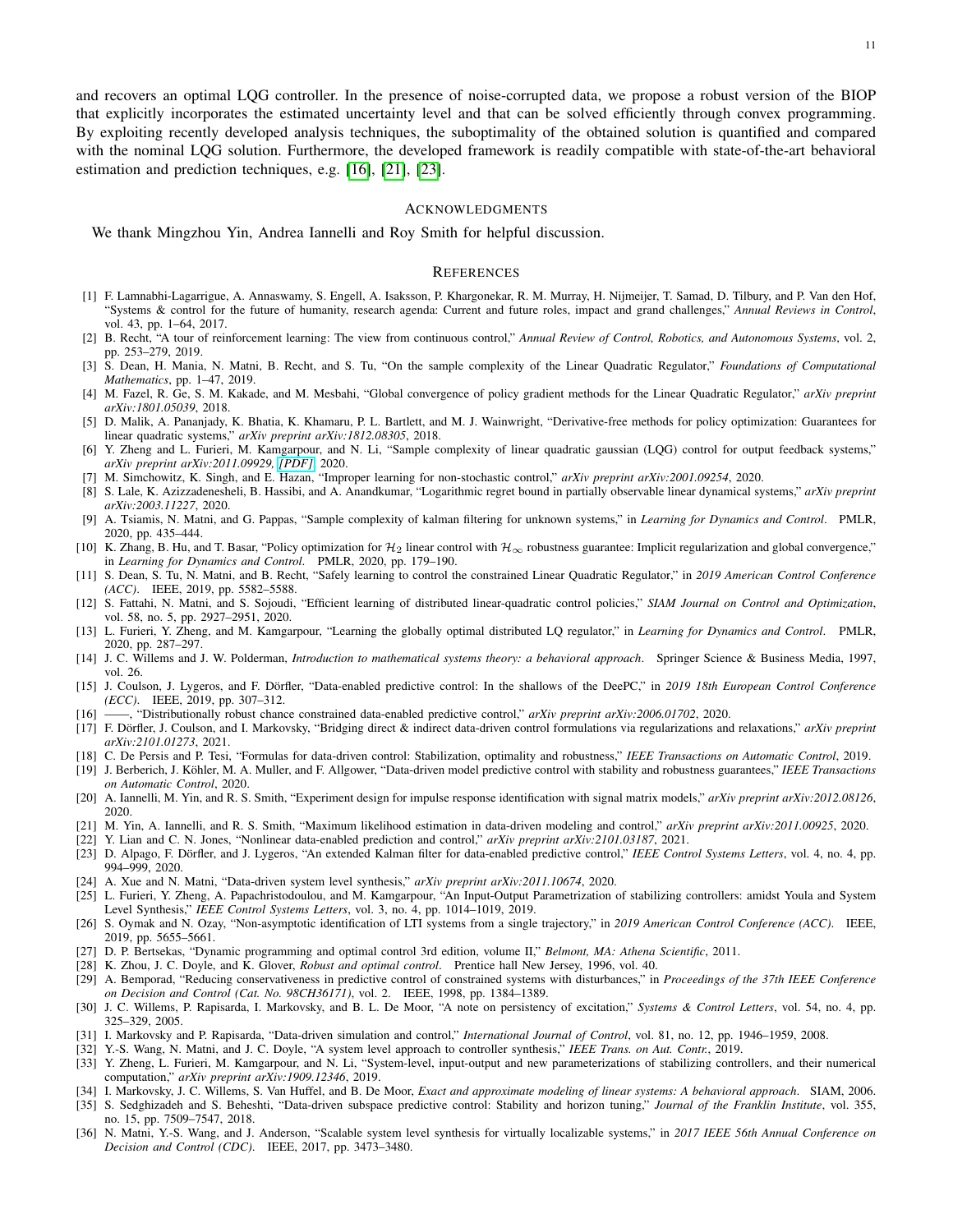- <span id="page-11-0"></span>[37] J. A. Tropp, "User-friendly tail bounds for sums of random matrices," *Foundations of computational mathematics*, vol. 12, no. 4, pp. 389–434, 2012.
- <span id="page-11-1"></span>[38] MOSEK Aps, "The MOSEK optimization toolbox for MATLAB manual. Version 8.1." 2017.
- <span id="page-11-2"></span>[39] J. Löfberg, "YALMIP : A Toolbox for Modeling and Optimization in MATLAB," in In Proc. of the CACSD Conf., Taipei, Taiwan, 2004.
- <span id="page-11-3"></span>[40] B. Efron, "Bootstrap methods: another look at the jackknife," in *Breakthroughs in statistics*. Springer, 1992, pp. 569–593.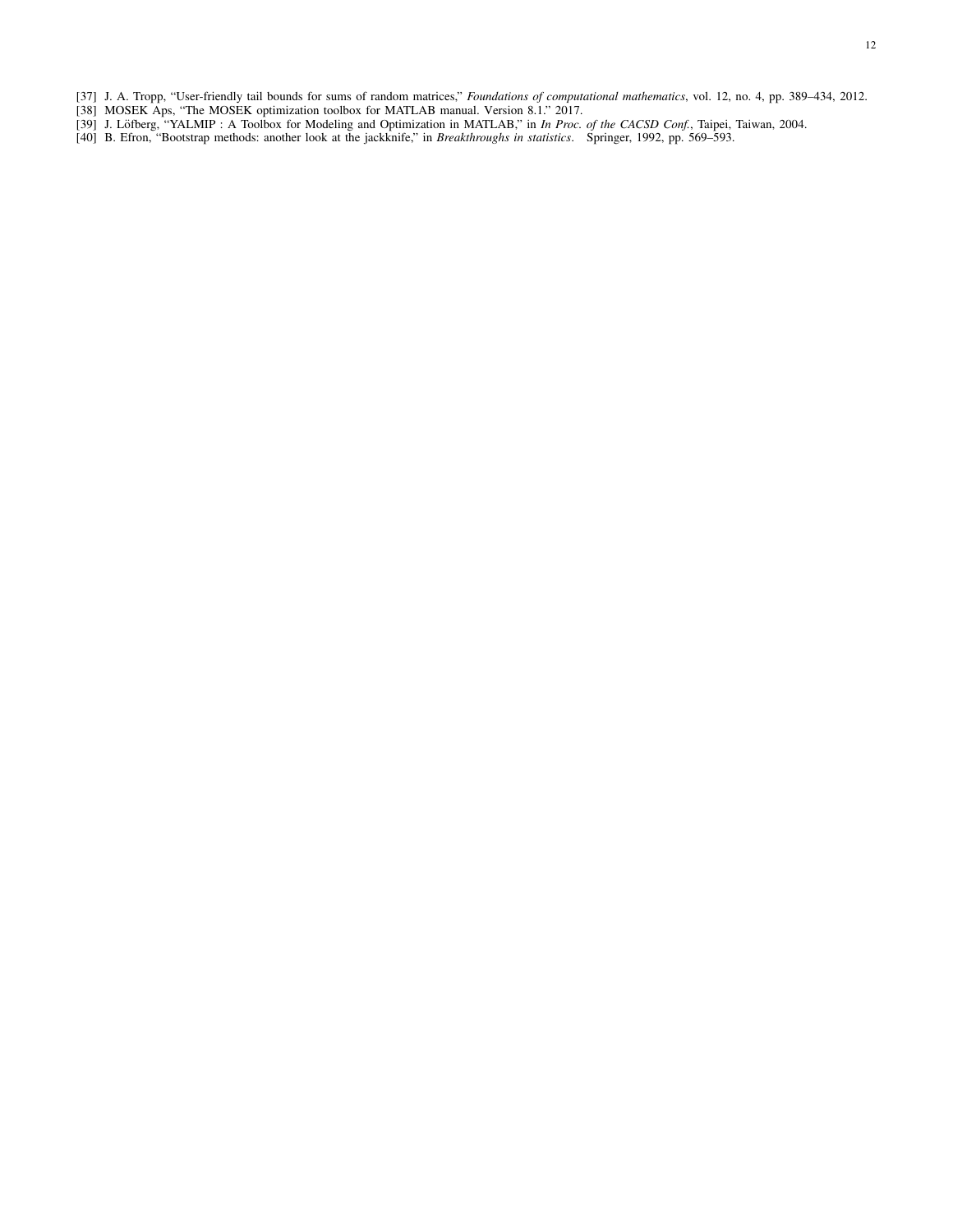<span id="page-12-1"></span> $\frac{1}{2}$ 

#### APPENDIX

#### *A. Proof of Proposition [1](#page-3-7)*

For the first statement, notice that the controller K achieves the closed-loop responses [\(9\)](#page-3-5). Now select  $(\Phi_{yy}, \Phi_{yy}, \Phi_{uy}, \Phi_{uu})$ as

<span id="page-12-0"></span>
$$
\begin{bmatrix} \mathbf{\Phi}_{yy} & \mathbf{\Phi}_{yu} \\ \mathbf{\Phi}_{uy} & \mathbf{\Phi}_{uu} \end{bmatrix} = \begin{bmatrix} (I - \mathbf{G}\mathbf{K})^{-1} & (I - \mathbf{G}\mathbf{K})^{-1}\mathbf{G} \\ \mathbf{K}(I - \mathbf{G}\mathbf{K})^{-1} & (I - \mathbf{K}\mathbf{G})^{-1} \end{bmatrix}.
$$
 (24)

Clearly,  $\mathbf{K} = \mathbf{\Phi}_{uy} \mathbf{\Phi}_{yy}^{-1}$ , and by plugging the corresponding expressions in [\(10\)](#page-3-1)-[\(12\)](#page-3-2), we verify that (10)-(12) are satisfied.

For the second statement, it is easy to notice K is causal by construction because  $\Phi_{uy}$  and  $\Phi_{yy}$  are block lower-triangular. Consider now the equation  $\Phi_{yy} = (I - GK)^{-1}$  corresponding to the upper-left block of [\(24\)](#page-12-0). By selecting the controller  $\mathbf{K} = \mathbf{\Phi}_{uy}\mathbf{\Phi}_{yy}^{-1}$  one has

$$
(I - \mathbf{G} \Phi_{uy} \Phi_{yy}^{-1})^{-1} = (I - \mathbf{G} \Phi_{uy} (I + \mathbf{G} \Phi_{uy})^{-1})^{-1}
$$
  
= ((I + \mathbf{G} \Phi\_{uy} - \mathbf{G} \Phi\_{uy})(I + \mathbf{G} \Phi\_{uy})^{-1})^{-1}  
= I + \mathbf{G} \Phi\_{uy} = \Phi\_{yy},

which shows that  $\Phi_{yy}$  is the closed-loop response from  $\mathbf{v}_{[0,N-1]} + \mathbf{CP}_A(:,0)x(0)$  to  $\mathbf{y}_{[0,N-1]}$  as per [\(9\)](#page-3-5). Similar computations for the remaining closed-loop responses conclude the proof.

#### *B. Proof of Proposition [2](#page-3-8)*

Let  $\delta_y = \mathbf{v}_{[0,N-1]} + \mathbf{CP}_A(:,0)x(0)$  and  $\delta_u = \mathbf{w}_{[0,N-1]}$ . From linearity of the expectation operator it follows that

$$
J(\Phi_{yy}, \Phi_{yu}, \Phi_{uy}, \Phi_{uu}) = \mathbb{E}_{\delta_y, \delta_u}[\mathbf{y}^{\mathsf{T}} \mathbf{L} \mathbf{y} + \mathbf{u}^{\mathsf{T}} \mathbf{R} \mathbf{u}]
$$
  
\n
$$
= \mathbb{E}[\mathbf{L}^{\frac{1}{2}} \delta_y^{\mathsf{T}} \Phi_{yy}^{\mathsf{T}} \Phi_{yy} \delta_y \mathbf{L}^{\frac{1}{2}}] + \mathbb{E}[\mathbf{L}^{\frac{1}{2}} \delta_u^{\mathsf{T}} \Phi_{yu}^{\mathsf{T}} \Phi_{uu} \delta_u \mathbf{L}^{\frac{1}{2}}] + \mathbb{E}[\mathbf{R}^{\frac{1}{2}} \delta_y^{\mathsf{T}} \Phi_{uy}^{\mathsf{T}} \Phi_{uy} \delta_y \mathbf{R}^{\frac{1}{2}}] + \mathbb{E}[\mathbf{R}^{\frac{1}{2}} \delta_u^{\mathsf{T}} \Phi_{uu}^{\mathsf{T}} \delta_u \Phi_{uu} \delta_u \mathbf{R}^{\frac{1}{2}}]
$$
  
\n
$$
= \mathbf{L}^{\frac{1}{2}} \mathbb{E}[\delta_y^{\mathsf{T}} \Phi_{yy}^{\mathsf{T}} \Phi_{yy} \delta_y] \mathbf{L}^{\frac{1}{2}} + \mathbf{L}^{\frac{1}{2}} \mathbb{E}[\delta_u^{\mathsf{T}} \Phi_{yu}^{\mathsf{T}} \Phi_{yu} \delta_u] \mathbf{L}^{\frac{1}{2}} + \mathbf{R}^{\frac{1}{2}} \mathbb{E}[\delta_y^{\mathsf{T}} \Phi_{uy}^{\mathsf{T}} \Phi_{uy} \delta_y] \mathbf{R}^{\frac{1}{2}} + \mathbf{R}^{\frac{1}{2}} \mathbb{E}[\delta_u^{\mathsf{T}} \Phi_{uu}^{\mathsf{T}} \Phi_{uu} \delta_u] \mathbf{R}^{\frac{1}{2}}. \tag{25}
$$

Focusing, for example, on the first addend we have

$$
\mathbf{L}^{\frac{1}{2}}\mathbb{E}[\boldsymbol{\delta}_y^{\mathsf{T}}\boldsymbol{\Phi}_{yy}^{\mathsf{T}}\boldsymbol{\Phi}_{yy}\boldsymbol{\delta}_y]\mathbf{L}^{\frac{1}{2}} = \mathbf{L}^{\frac{1}{2}}[\text{Tr}(\boldsymbol{\Phi}_{yy}^{\mathsf{T}}\boldsymbol{\Phi}_{yy}\boldsymbol{\Sigma}_v) + (\mathbf{C}\mathbf{P}_A(:,0)x(0))^{\mathsf{T}}\boldsymbol{\Phi}_{yy}^{\mathsf{T}}\boldsymbol{\Phi}_{yy}\mathbf{C}\mathbf{P}_A(:,0)x(0)]\mathbf{L}
$$
  
\n
$$
= \mathbf{L}^{\frac{1}{2}} \left\|\boldsymbol{\Phi}_{yy}\boldsymbol{\Sigma}_v^{\frac{1}{2}}\right\|_F^2 \mathbf{L}^{\frac{1}{2}} + \mathbf{L}^{\frac{1}{2}} \left\|\boldsymbol{\Phi}_{yy}\mathbf{C}\mathbf{P}_A(:,0)x(0)\right\|_2^2 \mathbf{L}^{\frac{1}{2}}
$$
  
\n
$$
= \mathbf{L}^{\frac{1}{2}} \left\|\boldsymbol{\Phi}_{yy}\boldsymbol{\Sigma}_v^{\frac{1}{2}}\right\|_F^2 \mathbf{L}^{\frac{1}{2}} + \mathbf{L}^{\frac{1}{2}} \left\|\boldsymbol{\Phi}_{yy}\mathbf{C}\mathbf{P}_A(:,0)x(0)\right\|_F^2 \mathbf{L}^{\frac{1}{2}},
$$

where the first equality follows from  $\mathbb{E}_x(x^TMx) = \text{Tr}(M\Sigma_x) + \mu_x^TM\mu_x$ , where  $\Sigma_x$  and  $\mu_x$  are the variance and expected value of the random variable x respectively, while the third equality uses the fact that for vectors  $x \in \mathbb{R}^n$  we have  $||x||_2 = ||x||_F$ . Similar computations hold for the remaining terms of [\(25\)](#page-12-1). In total, since  $\delta_u$  has zero mean, the cost is made up of six addends. Since they are all convex functions of  $(\Phi_{yy}, \Phi_{yy}, \Phi_{uy}, \Phi_{uu})$ , and  $\mathbb{R}^{\frac{1}{2}} \|\Phi_{uy}\|_F^2 \Sigma_v^{\frac{1}{2}}$  is strongly convex, then  $J(\cdot)$  is strongly convex and admits a unique global optimum. By using the property that

$$
||M||_F^2 + ||N||_F^2 = ||[M \ N]||_F^2 = ||M||_N^2 ||\bigg\|_F^2,
$$

we can rewrite the six addends of the cost compactly as the squared Frobenius norm of the  $2 \times 3$  block-matrix in [\(13\)](#page-3-4).

#### *C. Proof of Proposition [3](#page-6-0)*

First, we verify by direct inspection that for any  $K$ , the parameters

$$
\widehat{\mathbf{\Phi}} = \begin{bmatrix} (I - \widehat{\mathbf{G}} \mathbf{K})^{-1} & (I - \widehat{\mathbf{G}} \mathbf{K})^{-1} \ \mathbf{K} (I - \widehat{\mathbf{G}} \mathbf{K})^{-1} & (I - \mathbf{K} \mathbf{G})^{-1} \end{bmatrix}
$$

satisfy the constraints of [\(20\)](#page-6-3) and are such that  $\mathbf{K} = \hat{\Phi}_{uy} \hat{\Phi}_{yy}^{-1}$ . Therefore, every controller **K** is parametrized in problem (20), irrespective of  $\ddot{G}$ .

We know that for any K, the cost  $J(G, K)$  is equivalent to

<span id="page-12-2"></span>
$$
\left\| \begin{bmatrix} (I - \mathbf{G} \mathbf{K})^{-1} & (I - \mathbf{G} \mathbf{K})^{-1} \mathbf{G} \\ \mathbf{K}(I - \mathbf{G} \mathbf{K})^{-1} & (I - \mathbf{K} \mathbf{G})^{-1} \end{bmatrix} \begin{bmatrix} I & 0 & \mathbf{C} \mathbf{P}_A(:,0) x(0) \\ 0 & I & 0 \end{bmatrix} \right\|_F,
$$
(26)

.

Now, we notice that  $G = \hat{G} + \Delta$ ,  $y_{free} = \hat{y}_{free} + \delta_0$  and substitute into [\(26\)](#page-12-2). We obtain: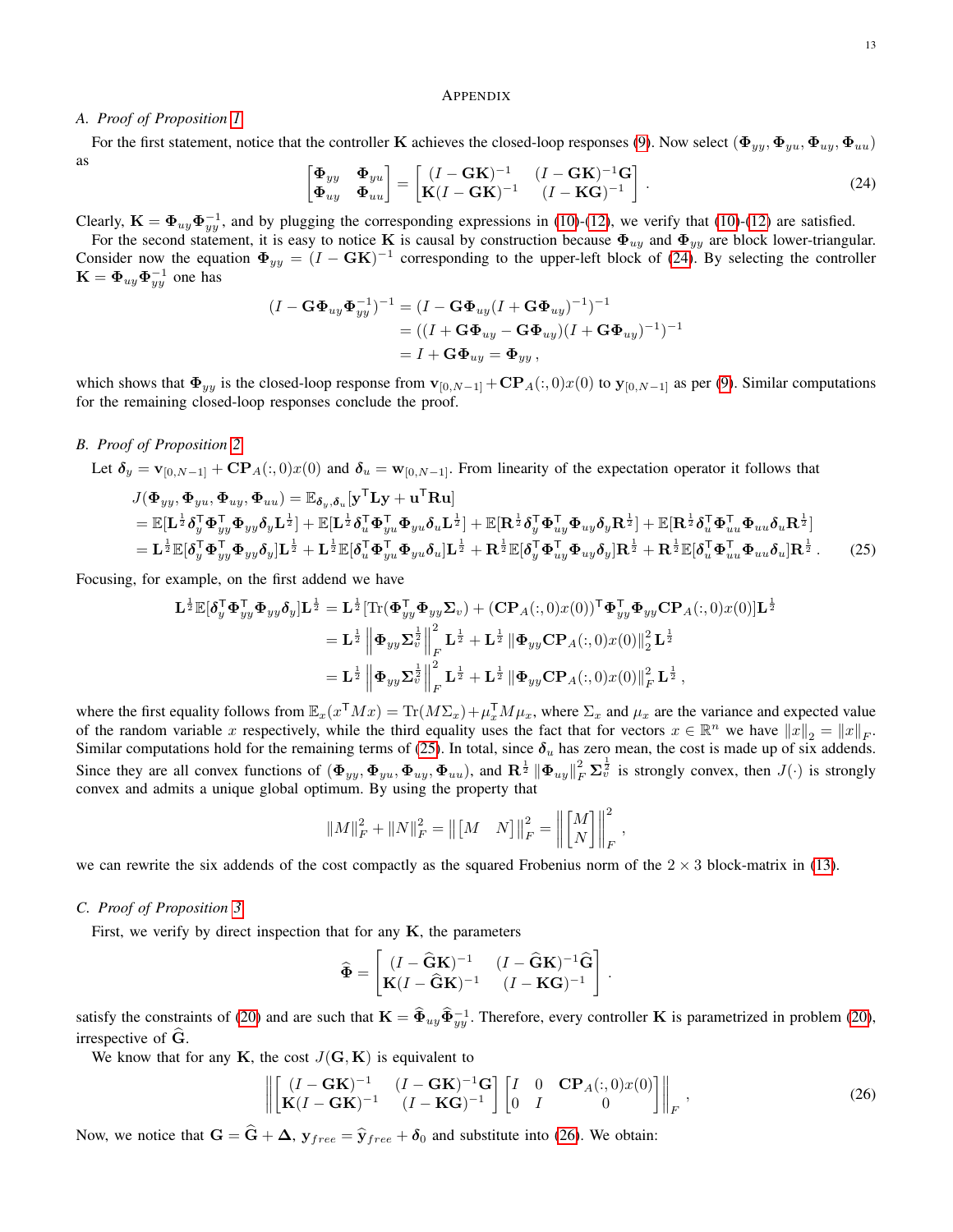$$
\Phi_{yy} = (I - \mathbf{G}\mathbf{K})^{-1} = (I - (\hat{\mathbf{G}} + \boldsymbol{\Delta})\hat{\Phi}_{uy}\hat{\Phi}_{yy}^{-1})^{-1} = (I - \hat{\mathbf{G}}\hat{\Phi}_{uy}\hat{\Phi}_{yy}^{-1} - \boldsymbol{\Delta}\hat{\Phi}_{uy}\hat{\Phi}_{yy}^{-1})^{-1}
$$
\n
$$
= \left(\left(\hat{\Phi}_{yy} - \hat{\mathbf{G}}\hat{\Phi}_{uy} - \boldsymbol{\Delta}\hat{\Phi}_{uy}\right)\hat{\Phi}_{yy}^{-1}\right)^{-1} = \hat{\Phi}_{yy}\left(I - \boldsymbol{\Delta}\hat{\Phi}_{uy}\right)^{-1},
$$
\n
$$
\Phi_{yu} = (I - \mathbf{G}\mathbf{K})^{-1}\mathbf{G} = \Phi_{yy}\mathbf{G} = \hat{\Phi}_{yy}\left(I - \boldsymbol{\Delta}\hat{\Phi}_{uy}\right)^{-1}(\hat{\mathbf{G}} + \boldsymbol{\Delta}),
$$
\n
$$
\Phi_{uy} = \mathbf{K}(I - \mathbf{G}\mathbf{K})^{-1} = \mathbf{K}\Phi_{yy} = \hat{\Phi}_{uy}\hat{\Phi}_{yy}^{-1}\hat{\Phi}_{yy}\left(I - \boldsymbol{\Delta}\hat{\Phi}_{uy}\right)^{-1} = \hat{\Phi}_{uy}\left(I - \boldsymbol{\Delta}\hat{\Phi}_{uy}\right)^{-1},
$$
\n
$$
\Phi_{uu} = (I - \mathbf{K}\mathbf{G})^{-1} = \mathbf{K}(I - \mathbf{G}\mathbf{K})^{-1}\mathbf{G} + I = \Phi_{uy}\mathbf{G} + I = \hat{\Phi}_{uy}\left(I - \boldsymbol{\Delta}\hat{\Phi}_{uy}\right)^{-1}(\hat{\mathbf{G}} + \boldsymbol{\Delta}) + I
$$
\n
$$
= \left(I - \hat{\Phi}_{uy}\boldsymbol{\Delta}\right)^{-1}\hat{\Phi}_{uy}(\hat{\mathbf{G}} + \boldsymbol{\Delta}) + I = \left(I - \hat{\Phi}_{uy}\boldsymbol{\Delta}\right)^{-1}(\hat{\Phi}_{uy}\hat{\mathbf{G}} + \hat{\Phi}_{uy}\boldsymbol{\Delta} + I - \hat{\Phi}_{uy}\boldsymbol{\Delta})
$$
\n
$$
= \left(I - \hat{\Phi}_{uy}\boldsymbol{\Delta}\right)^{-1}(\hat{\Phi}_{uy}\hat{\mathbf{G}} + I) = \left(I - \hat{\Phi}_{uy}\boldsymbol{\Delta}\right)^{-1}\hat{\Phi}_{uu}.
$$

This concludes the proof.

# *D. Proof of Lemma [2](#page-7-1)*

The objective function in Proposition [3](#page-6-0) can be written as

$$
J(\mathbf{G},\mathbf{K}) = \left\| \begin{bmatrix} \widehat{\boldsymbol{\Phi}}_{yy}(I-\boldsymbol{\Delta}\widehat{\boldsymbol{\Phi}}_{uy})^{-1} & \widehat{\boldsymbol{\Phi}}_{yy}(I-\boldsymbol{\Delta}\widehat{\boldsymbol{\Phi}}_{uy})^{-1}(\widehat{\mathbf{G}}+\boldsymbol{\Delta}) & \widehat{\boldsymbol{\Phi}}_{yy}(I-\boldsymbol{\Delta}\widehat{\boldsymbol{\Phi}}_{uy})^{-1}(\widehat{\mathbf{y}}_{free}+\boldsymbol{\delta}_{0})\\ \widehat{\boldsymbol{\Phi}}_{uy}(I-\boldsymbol{\Delta}\widehat{\boldsymbol{\Phi}}_{uy})^{-1} & (I-\widehat{\boldsymbol{\Phi}}_{uy}\boldsymbol{\Delta})^{-1}\widehat{\boldsymbol{\Phi}}_{uu} & \widehat{\boldsymbol{\Phi}}_{uy}(I-\boldsymbol{\Delta}\widehat{\boldsymbol{\Phi}}_{uy})^{-1}(\widehat{\mathbf{y}}_{free}+\boldsymbol{\delta}_{0}) \end{bmatrix} \right\|_{F},
$$

or, equivalently, as the square-root of the sum of the square of the Frobenius norms of each of its six blocks. For the upper-left block, we have

$$
\|\widehat{\Phi}_{yy}(I-\Delta\widehat{\Phi}_{uy})^{-1}\|_F\leq \|\widehat{\Phi}_{yy}\|_F\left\|\sum_{k=0}^\infty(\Delta\widehat{\Phi}_{uy})^k\right\|_2\leq \|\widehat{\Phi}_{yy}\|_F\sum_{k=0}^\infty\left\|(\epsilon_G\widehat{\Phi}_{uy})\right\|_2^k=\frac{\|\widehat{\Phi}_{yy}\|_F}{1-\epsilon_G\|\widehat{\Phi}_{uy}\|_2}\leq \frac{\|\widehat{\Phi}_{yy}\|_F}{1-\epsilon\|\widehat{\Phi}_{uy}\|_2}\,,
$$

where the convergence of the Neumann series follows from  $\Delta$  and  $\hat{\Phi}_{uy}$  having zero-entries diagonal blocks by construction. Similarly

$$
\|\widehat{\Phi}_{uy}(I-\Delta\widehat{\Phi}_{uy})^{-1}\|_{F} \leq \frac{\|\widetilde{\Phi}_{uy}\|_{F}}{1-\epsilon\|\widehat{\Phi}_{uy}\|_{2}},
$$
  

$$
\|(I-\widehat{\Phi}_{uy}\Delta)^{-1}\widehat{\Phi}_{uu}\|_{F} \leq \frac{\|\widehat{\Phi}_{uu}\|_{F}}{1-\epsilon\|\widehat{\Phi}_{uy}\|_{2}}.
$$

Next, we have

$$
\begin{split} \|\widehat{\Phi}_{yy}(I-\Delta\widehat{\Phi}_{uy})^{-1}(\widehat{\mathbf{G}}+\Delta)\|_{F}&\leq \|\widehat{\Phi}_{yy}\widehat{\mathbf{G}}\|_{F}+\|\widehat{\Phi}_{yy}\Delta\|_{F}+\left\|\widehat{\Phi}_{yy}\left(\sum_{k=1}^{\infty}(\Delta\widehat{\Phi}_{uy})^{k}\right)(\widehat{\mathbf{G}}+\Delta)\right\|_{F} \\ &\leq \|\widehat{\Phi}_{yu}\|_{F}+\epsilon\|\widehat{\Phi}_{yy}\|_{F}+\|\widehat{\Phi}_{yy}\|_{F}\left(\sum_{k=1}^{\infty}\epsilon^{k}\|\widehat{\Phi}_{uy}\|_{2}^{k}\right)(\|\widehat{\mathbf{G}}\|_{2}+\epsilon) \\ &=\|\widehat{\Phi}_{yu}\|_{F}+\epsilon\|\widehat{\Phi}_{yy}\|_{F}+\|\widehat{\Phi}_{yy}\|_{F}\frac{\epsilon\|\widehat{\Phi}_{uy}\|_{2}(\|\widehat{\mathbf{G}}\|_{2}+\epsilon)}{1-\epsilon\|\widehat{\Phi}_{uy}\|_{2}} \\ &\leq \frac{\|\widehat{\Phi}_{yu}\|_{F}+\epsilon\|\widehat{\Phi}_{yy}\|_{F}+\epsilon\|\widehat{\Phi}_{yy}\|_{F}\|\widehat{\Phi}_{uy}\|_{2}(\|\widehat{\mathbf{G}}\|_{2}+\epsilon)}{1-\epsilon\|\widehat{\Phi}_{uy}\|_{2}} \\ &=\frac{\|\widehat{\Phi}_{yu}\|_{F}+\epsilon\|\widehat{\Phi}_{yy}\|_{F}+\epsilon\|\widehat{\Phi}_{yy}\|_{F}\|\widehat{\Phi}_{uy}\|_{2}(\|\widehat{\mathbf{G}}\|_{2}+\epsilon^{2}\|\widehat{\Phi}_{uy}\|_{2}\|\widehat{\Phi}_{yy}\|_{F}}{1-\epsilon\|\widehat{\Phi}_{uy}\|_{2}} \\ &\leq \frac{\|\widehat{\Phi}_{yu}\|_{F}+\epsilon\|\widehat{\Phi}_{yy}\|_{F}(2+\|\widehat{\Phi}_{uy}\|_{2}\|\widehat{\mathbf{G}}\|_{2})}{1-\epsilon\|\widehat{\Phi}_{uy}\|_{2}} , \end{split}
$$

and

$$
\|\widehat{\boldsymbol{\Phi}}_{yy}(I-\boldsymbol{\Delta}\widehat{\boldsymbol{\Phi}}_{uy})^{-1}(\widehat{\mathbf{G}}+\boldsymbol{\Delta})\|_F^2
$$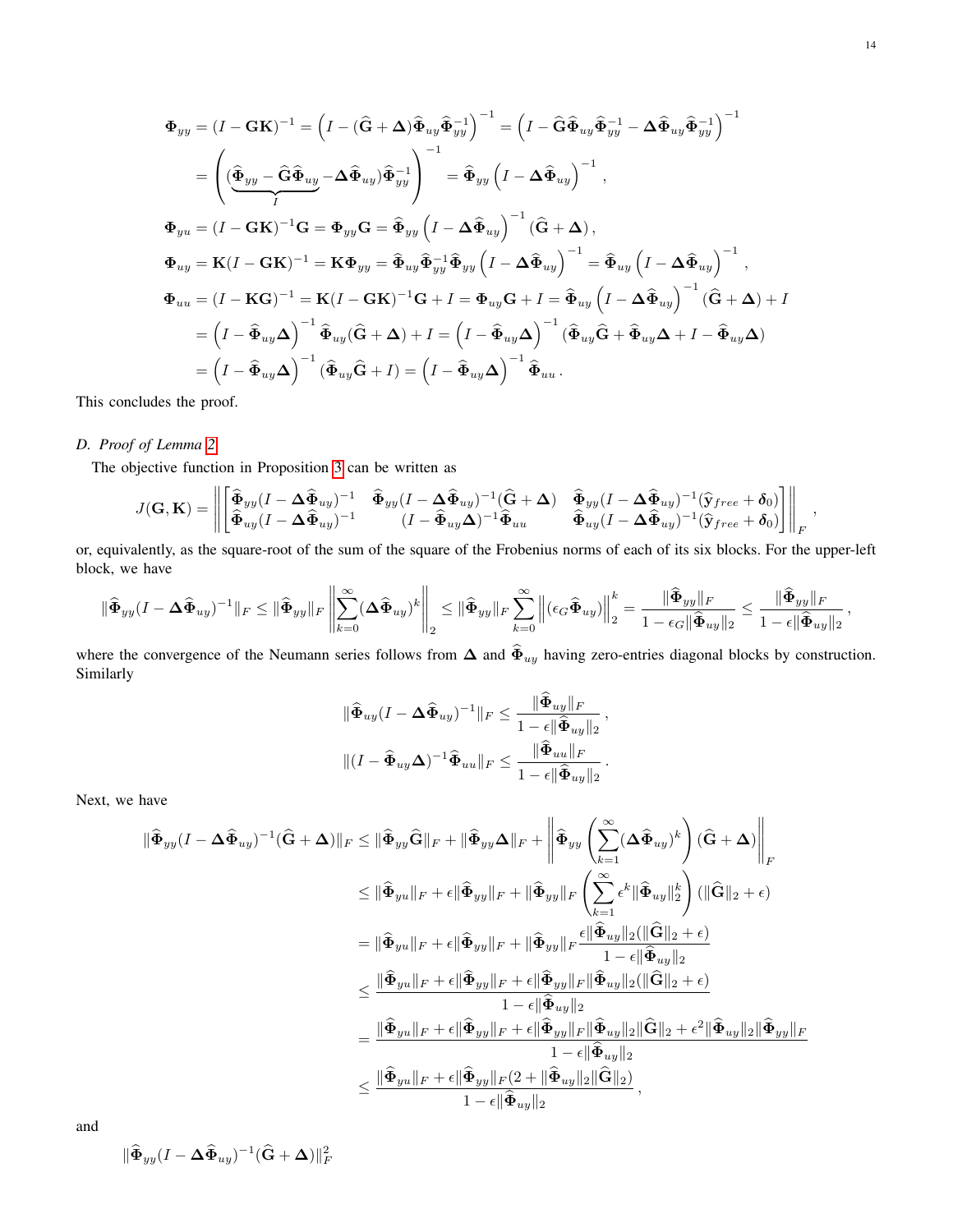$$
\leq \frac{1}{(1-\epsilon||\hat{\Phi}_{uy}||_2)^2} \left( \|\hat{\Phi}_{yu}||_F^2 + 2\epsilon \|\hat{\Phi}_{yu}||_F \|\hat{\Phi}_{yy}||_F (2 + \|\hat{\Phi}_{uy}||_2 \|\hat{G}||_2) + \left(\epsilon \|\hat{\Phi}_{yy}||_F (2 + \|\hat{\Phi}_{uy}||_2 \|\hat{G}||_2)\right)^2 \right)
$$
  
\n
$$
\leq \frac{1}{(1-\epsilon||\hat{\Phi}_{uy}||_2)^2} \left( \|\hat{\Phi}_{yu}||_F^2 + 2\epsilon \underbrace{\|\hat{\Phi}_{yy}\hat{G}||_F}_{\leq ||\hat{\Phi}_{yy}||_F \|\hat{G}||_2} \|\hat{\Phi}_{yy}||_F (2 + \|\hat{\Phi}_{uy}||_2 \|\hat{G}||_2) + \left(\epsilon \|\hat{\Phi}_{yy}||_F (2 + \|\hat{\Phi}_{uy}||_2 \|\hat{G}||_2)\right)^2 \right)
$$
  
\n
$$
\leq \frac{1}{(1-\epsilon||\hat{\Phi}_{uy}||_2)^2} \left( \|\hat{\Phi}_{yu}||_F^2 ||_2 + \|\hat{\Phi}_{yy}||_F^2 \left( 2\epsilon \|\hat{G}||_2 (2 + \alpha \|\hat{G}||_2) + \epsilon^2 (2 + \alpha \|\hat{G}||_2)^2 \right) \right)
$$
  
\n
$$
= \frac{1}{(1-\epsilon||\hat{\Phi}_{uy}||_2)^2} \left( \|\hat{\Phi}_{yu}||_F^2 ||_2 + \|\hat{\Phi}_{yy}||_F^2 h(\epsilon, \alpha, \hat{G}) \right).
$$

Proceeding analogously, one can also prove that

$$
\|\widehat{\Phi}_{yy}(I-\Delta\widehat{\Phi}_{uy})^{-1}(\widehat{y}_{free}+\delta_{0})\|_{F}\leq \frac{\|\widehat{\Phi}_{yy}\widehat{y}_{free}\|_{F}+\epsilon\|\widehat{\Phi}_{yy}\|_{F}(2+\|\widehat{\Phi}_{uy}\|_{2}\|\widehat{y}_{free}\|_{2})}{1-\epsilon\|\widehat{\Phi}_{uy}\|_{2}},
$$
  

$$
\|\widehat{\Phi}_{uy}(I-\Delta\widehat{\Phi}_{uy})^{-1}(\widehat{y}_{free}+\delta_{0})\|_{F}\leq \frac{\|\widehat{\Phi}_{uy}\widehat{y}_{free}\|_{F}+\epsilon\|\widehat{\Phi}_{uy}\|_{F}(2+\|\widehat{\Phi}_{uy}\|_{2}\|\widehat{y}_{free}\|_{2})}{1-\epsilon\|\widehat{\Phi}_{uy}\|_{2}},
$$
  

$$
\|\widehat{\Phi}_{yy}(I-\Delta\widehat{\Phi}_{uy})^{-1}(\widehat{y}_{free}+\delta_{0})\|_{F}^{2}\leq \frac{1}{(1-\epsilon\|\widehat{\Phi}_{uy}\|_{2})^{2}}\left(\|\widehat{\Phi}_{yy}\widehat{y}_{free}\|_{F}^{2}+\|\widehat{\Phi}_{yy}\|_{F}^{2}h(\epsilon,\alpha,\widehat{y}_{free})\right),
$$
  

$$
\|\widehat{\Phi}_{uy}(I-\Delta\widehat{\Phi}_{uy})^{-1}(\widehat{y}_{free}+\delta_{0})\|_{F}^{2}\leq \frac{1}{(1-\epsilon\|\widehat{\Phi}_{uy}\|_{2})^{2}}\left(\|\widehat{\Phi}_{uy}\widehat{y}_{free}\|_{F}^{2}+\|\widehat{\Phi}_{uy}\|_{F}^{2}h(\epsilon,\alpha,\widehat{y}_{free})\right).
$$

Therefore, combining the above inequalities we finally conclude that

$$
J(\mathbf{G},\mathbf{K})
$$

$$
\leq \frac{1}{1-\epsilon\|\widehat{\Phi}_{uy}\|_2}\sqrt{\left\|\begin{bmatrix} \widehat{\Phi}_{yy} & \widehat{\Phi}_{yu} & \widehat{\Phi}_{yy}\widehat{\mathbf{y}}_{free}\\ \widehat{\Phi}_{uy} & \widehat{\Phi}_{uu} & \widehat{\Phi}_{uy}\widehat{\mathbf{y}}_{free}\end{bmatrix}\right\|_F^2 + \|\widehat{\Phi}_{yy}\|_F^2(h(\epsilon,\alpha,\widehat{\mathbf{G}})+h(\epsilon,\alpha,\widehat{\mathbf{y}}_{free})) + \|\widehat{\Phi}_{uy}\|_F^2h(\epsilon,\alpha,\widehat{\mathbf{y}}_{free}).
$$

# *E. Proof of Lemma [3](#page-8-1)*

First, it is easy to verify that  $\tilde{\Phi}$  satisfies the affine constraints in [\(22\)](#page-7-2); indeed,  $\tilde{\Phi}$  is defined to be the closed-loop responses when we apply  $\mathbf{K}^*$  to the estimated plant  $\widehat{G}$ . Then, since  $\eta < \frac{1}{5}$ , it is easy to verify that  $\widetilde{\gamma} \leq \epsilon^{-1}$ . It remains to show that  $||\widetilde{\gamma}|| ||_{\infty}$  $\left\|\widetilde{\mathbf{\Phi}}_{uy}\right\|_2 \leq \min(\widetilde{\gamma}, \alpha)$ : it holds

$$
\left\| \widetilde{\Phi}_{uy} \right\|_2 = \left\| \Phi_{uy}^\star (I + \Delta \Phi_{uy}^\star)^{-1} \right\|_2
$$
  

$$
\leq \frac{\left\| \Phi_{uy}^\star \right\|_2}{1 - \epsilon \left\| \Phi_{uy}^\star \right\|_2} \leq \sqrt{2} \frac{\left\| \Phi_{uy}^\star \right\|_2}{1 - \epsilon \left\| \Phi_{uy}^\star \right\|_2}
$$
  

$$
= \sqrt{2} \frac{\eta}{\epsilon (1 - \eta)} = \widetilde{\gamma} \leq \alpha.
$$

# *F. Proof of Theorem [3](#page-8-2)*

The key of the proof is to find a useful relationship between  $J(\mathbf{G}, \hat{\mathbf{K}}^{\star})$  and  $J(\mathbf{G}, \mathbf{K}^{\star})$ , by exploiting the fact that we know a suboptimal solution to [\(22\)](#page-7-2) by Lemma [3.](#page-8-1) Using the assumption  $\eta < \frac{1}{5}$  so that  $\alpha \ge \frac{5\sqrt{2}}{4} ||\Phi_{uy}^*||_2 \ge$  $\frac{\sqrt{2} \left\| \Phi_{uy}^{\star} \right\|_2}{1-\eta} =$ √  $\overline{2}\frac{\eta}{\epsilon(1-\eta)}=\widetilde{\gamma},$ we have

$$
J(\mathbf{G}, \widehat{\mathbf{K}}^{\star}) \leq \frac{1}{1 - \epsilon \gamma^{\star}} \left\| \left[ \sqrt{1 + h(\epsilon, \alpha, \widehat{\mathbf{G}}) + h(\epsilon, \alpha, \widehat{\mathbf{y}}_{free})} \widehat{\Phi}_{yy}^{\star} - \widehat{\Phi}_{yy}^{\star} - \widehat{\Phi}_{yy}^{\star} \widehat{\mathbf{y}}_{free} \right] \right\|_{F}
$$
  

$$
\leq \frac{1}{1 - \epsilon \gamma} \left\| \left[ \sqrt{1 + h(\epsilon, \alpha, \widehat{\mathbf{G}}) + h(\epsilon, \alpha, \widehat{\mathbf{y}}_{free})} \widehat{\Phi}_{yy}^{\star} - \widehat{\Phi}_{uu}^{\star} - \widehat{\Phi}_{uy}^{\star} \widehat{\mathbf{y}}_{free} \right] \right\|_{F}
$$
  

$$
\leq \frac{1}{1 - \epsilon \gamma} \left\| \left[ \sqrt{1 + h(\epsilon, \alpha, \widehat{\mathbf{G}}) + h(\epsilon, \alpha, \widehat{\mathbf{y}}_{free})} \widehat{\Phi}_{yy} - \widehat{\Phi}_{yu} - \widehat{\Phi}_{yy} \widehat{\mathbf{y}}_{free} \right] \right\|_{F},
$$

where  $\gamma^*$  is optimal for [\(22\)](#page-7-2), and the second inequality holds because  $(\gamma^*, \hat{\Phi}^*)$  represents the optimal solution to (22) and  $(\tilde{\chi}, \tilde{\Phi})$  $(\tilde{\gamma}, \tilde{\Phi})$  is a suboptimal feasible solution of [\(22\)](#page-7-2) by Lemma [3.](#page-8-1) Using the definition of  $\tilde{\Phi}$  from Lemma [3,](#page-8-1) we now relate the term

$$
\widetilde{C} = \left\| \begin{bmatrix} \sqrt{1 + h(\epsilon, \alpha, \widehat{\mathbf{G}}) + h(\epsilon, \alpha, \widehat{\mathbf{y}}_{free})} \widetilde{\boldsymbol{\Phi}}_{yy} & \widetilde{\boldsymbol{\Phi}}_{yu} & \widetilde{\boldsymbol{\Phi}}_{yy} \widehat{\mathbf{y}}_{free} \\ \sqrt{1 + h(\epsilon, \alpha, \widehat{\mathbf{y}}_{free})} \widetilde{\boldsymbol{\Phi}}_{uy} & \widetilde{\boldsymbol{\Phi}}_{uu} & \widetilde{\boldsymbol{\Phi}}_{uy} \widehat{\mathbf{y}}_{free} \end{bmatrix} \right\|_{F},
$$